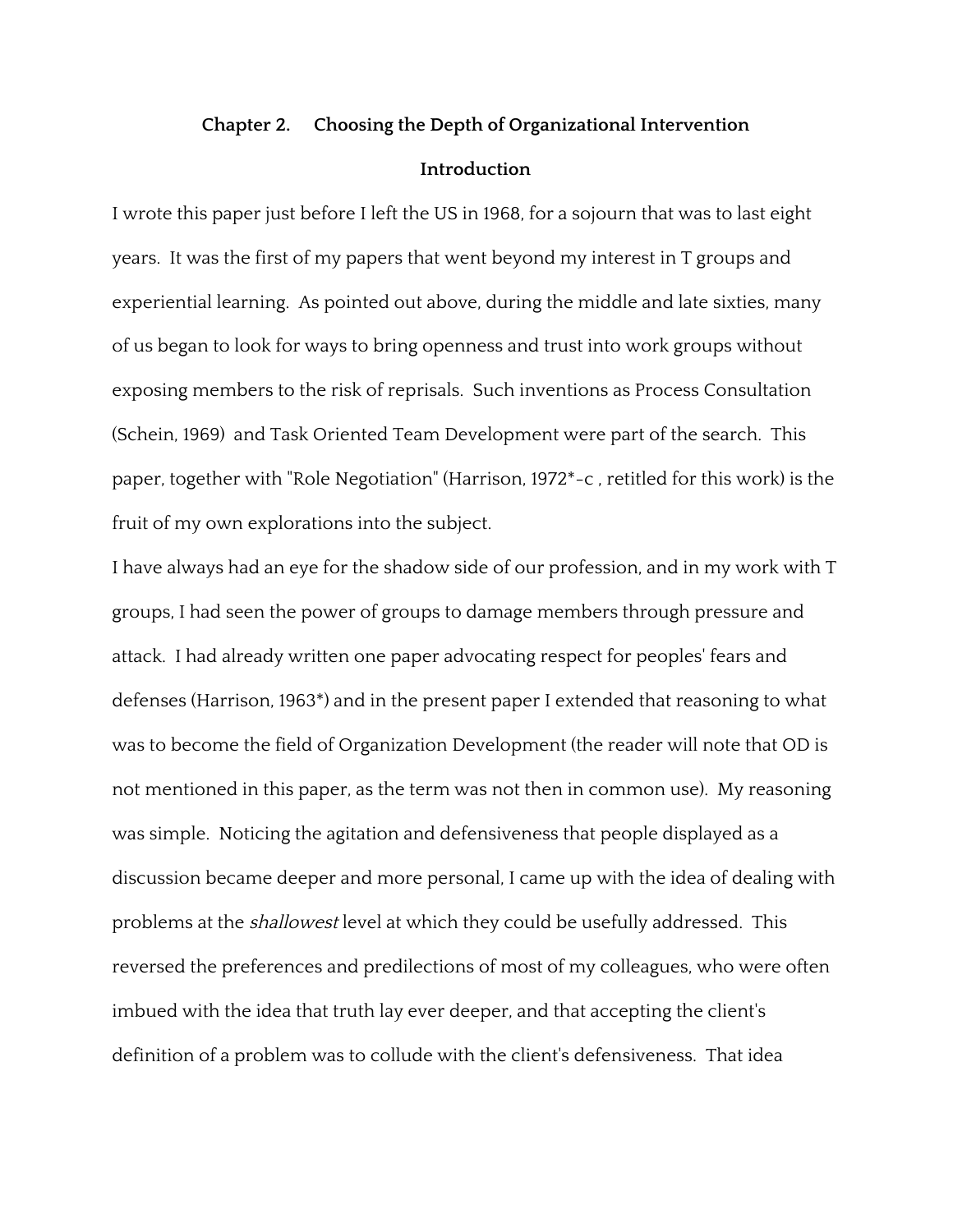derived originally from psychoanalysis and was in my experience usually unquestioned by practitioners. I thought that by standing the conventional wisdom on its head, I might at least get colleagues to question whether the push for depth was serving the clients' needs or their own.

If I have learned anything during my career as consultant, it is to respect the forces within an organization, and to work with them wherever possible. "Choosing the Depth of Organizational Intervention" reflects my dawning appreciation and respect for the power of organizational and personal defenses. For me, the basic principles first articulated here have become stronger and more essential over time, although their mode of application is now very different from when I first wrote about them. I have appended an "Afterword" to the paper in order to share with readers how I am working with the principles now.

This early paper seems to have traveled rather well. It has been reprinted several times and often photocopied. When I meet people who know me only through my writing, it is the one piece they most often refer to as having affected their thinking. I like to think that it may have helped them look for ways to intervene in organizations that are more homeopathic than allopathic, more oriented to wholeness and healing than to overcoming resistance to change.

# **Choosing the Depth of Organizational Intervention<sup>1</sup>**

 $^{\rm 1}$  In my earlier papers, the male pronoun was used extensively.  $\,$  After I returned to the US in 1976, I  $\,$ changed my writing style, along with (more slowly!) my consciousness. I have chosen to leave the earlier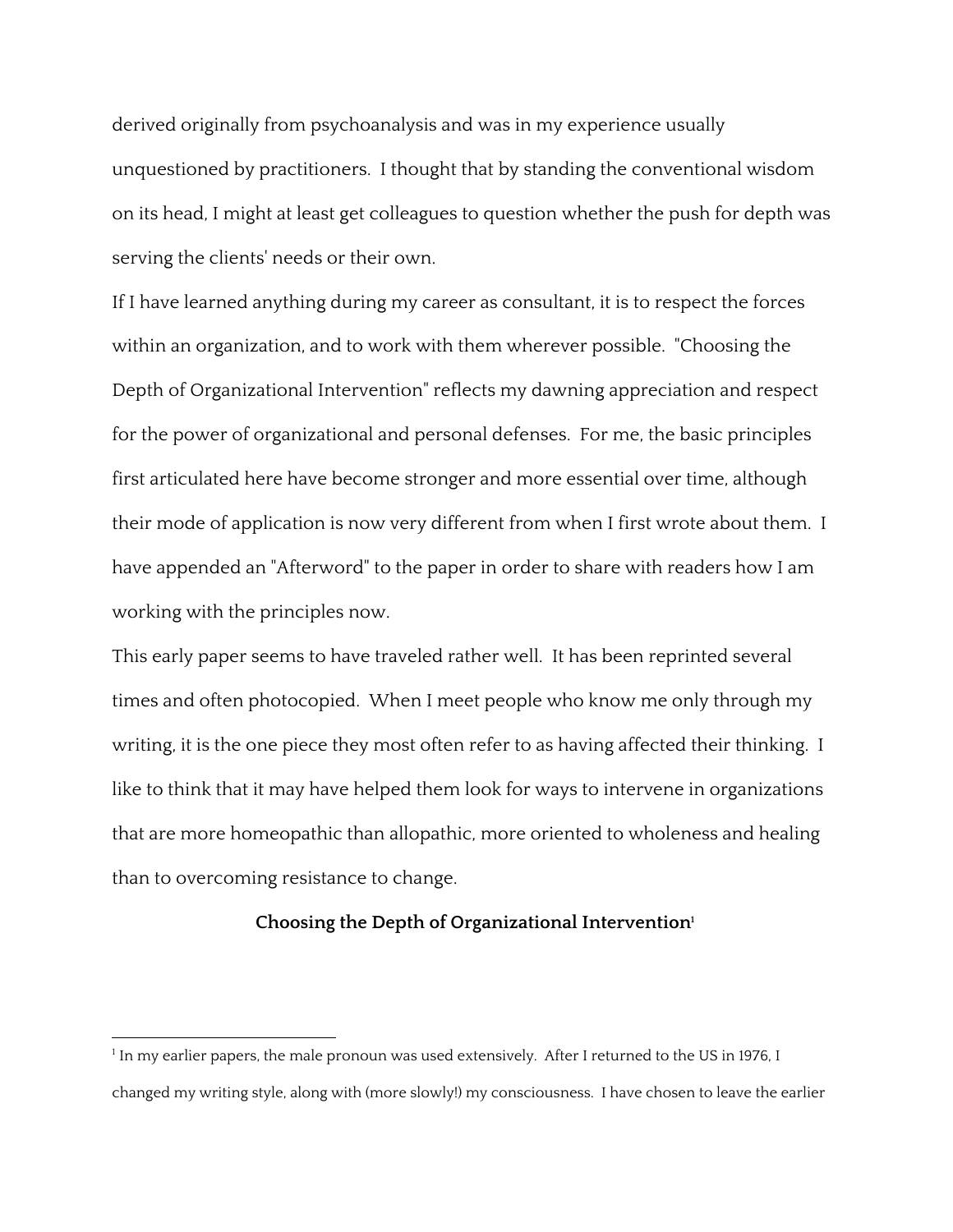Since World War II there has been a great proliferation of behavioral science-based methods by which consultants seek to facilitate growth and change in individuals, groups, and organizations. The methods range from operations analysis and manipulation of the organization chart, through the use of Grid Laboratories, T Groups, and nonverbal techniques. As was true in the development of clinical psychology and psychotherapy, the early stages of this developmental process tend to be accompanied by considerable competition, criticism, and argument about the relative merits of various approaches. It is my conviction that controversy over the relative goodness or badness, effectiveness or ineffectiveness, of various change strategies really accomplishes very little in the way of increased knowledge or unification of behavioral science. As long as we are arguing about what method is better than another, we tend to learn very little about how various approaches fit together or complement one another, and we certainly make more difficult and ambiguous the task of bringing these competing points of view within one overarching system of knowledge about human processes.

As our knowledge increases, it begins to be apparent that these competing change strategies are not really different ways of doing the same thing—some more effective and some less effective—but rather that they are different ways of doing *different* things. They touch the individual, the group, or the organization in different aspects of their functioning. They require differing kinds and amounts of commitment on the

papers as they were written, simply because the style used does reflect the state of my awareness at that time.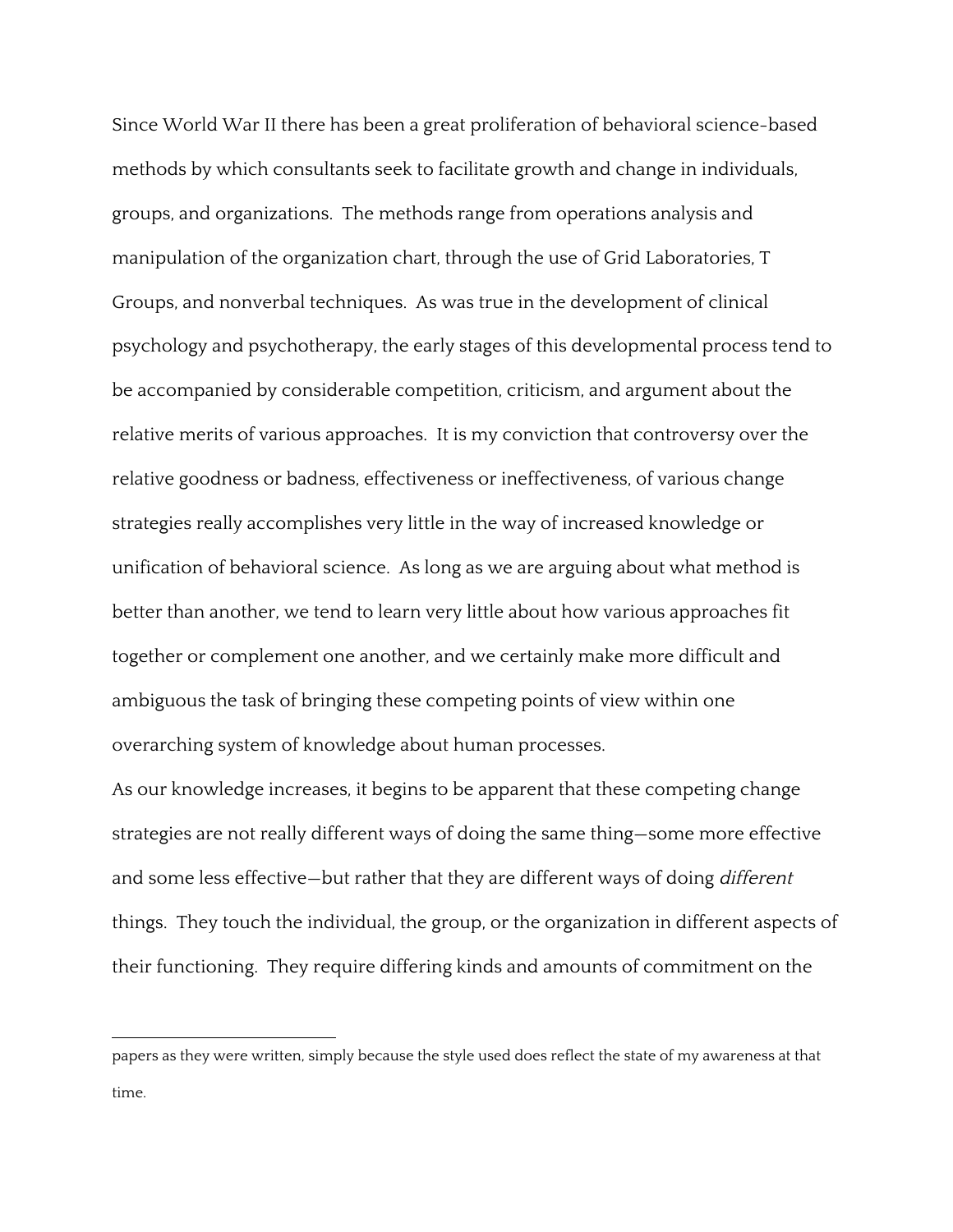part of the client for them to be successful, and they demand different varieties and levels of skills and abilities on the part of the practitioner.

I believe that there is a real need for conceptual models which differentiate intervention strategies from one another in a way which permits rational matching of strategies to organizational change problems. The purpose of this paper is to present a modest beginning which I have made toward a conceptualization of strategies, and to derive from this conceptualization some criteria for choosing appropriate methods of intervention in particular applications.

The point of view of this paper is that the depth of individual emotional involvement in the change process can be a central concept for differentiating change strategies. In focusing on this dimension, we are concerned with the extent to which core areas of the personality or self are the focus of the change attempt. Strategies which touch the more deep, personal, private, and central aspects of the individual or his relationships with others fall toward the deeper end of this continuum. Strategies which deal with more external aspects of the individual and which focus upon the more formal and public aspects of role behavior tend to fall toward the surface end of the depth dimension. This dimension has the advantage that it is relatively easy to rank change strategies upon it and to get fairly close consensus as to the ranking. It is a widely discussed dimension of difference which has meaning and relevance to practitioners and their clients. I hope in this paper to promote greater flexibility and rationality in choosing appropriate depths of intervention. I shall approach this task by examining the effects of interventions at various depths. I shall also explore the ways in which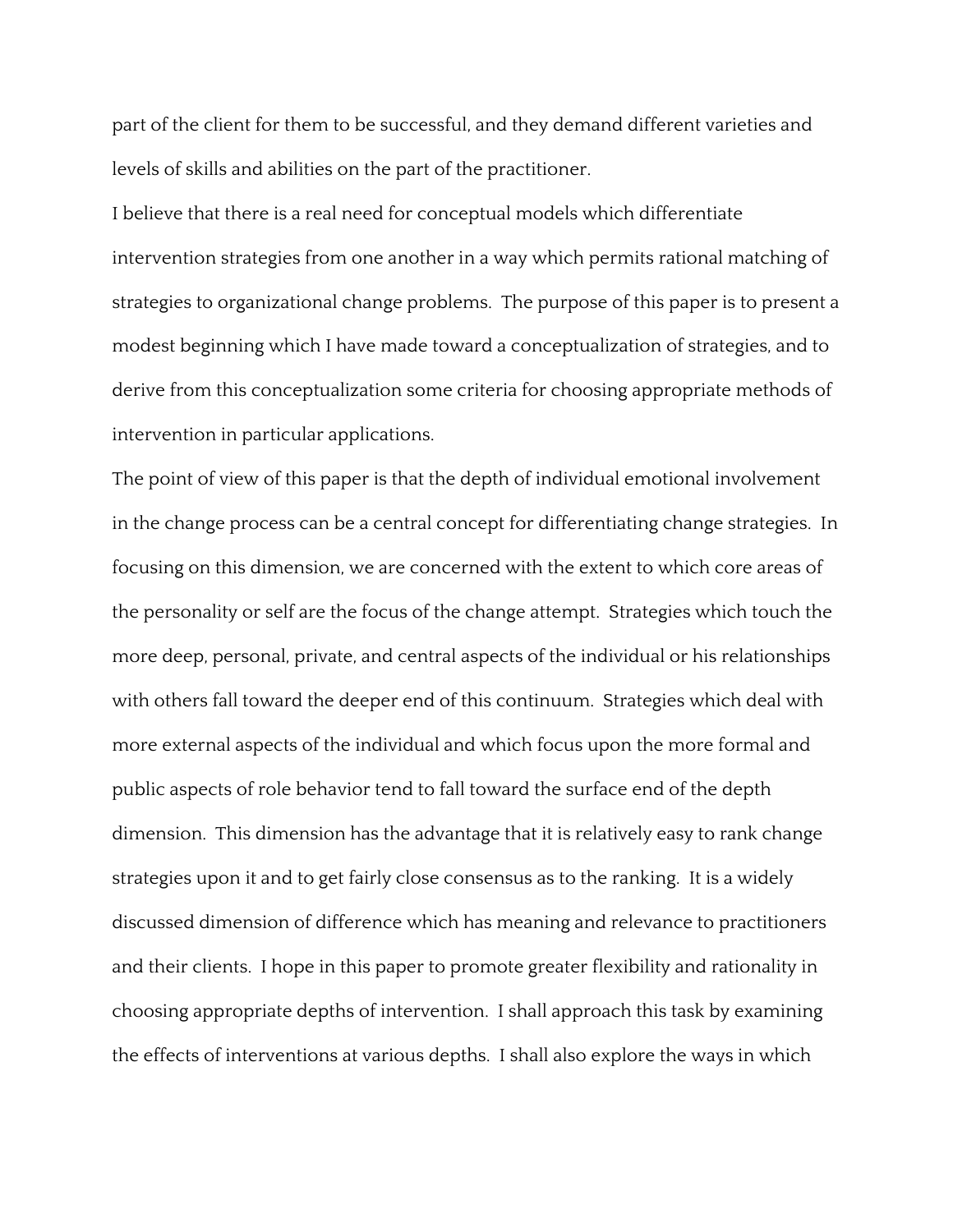two important organizational processes tend to make demands and to set limits upon the depth of intervention which can produce effective change in organizational functioning. These two processes are the autonomy of organization members and their own perception of their needs for help.

Before illustrating the concept by ranking five common intervention strategies along the dimension of depth, I should like to define the dimension somewhat more precisely. We are concerned essentially with how private, individual, and hidden are the issues and processes about which the consultant attempts directly to obtain information and which he seeks to influence. If the consultant seeks information about relatively public and observable aspects of behavior and relationship and if he tries to influence directly only these relatively surface characteristics and processes, we would then categorize his intervention strategy as being closer to the surface. If, on the other hand, the consultant seeks information about very deep and private perceptions, attitudes, or feelings and if he intervenes in a way which directly affects these processes, then we would classify his intervention strategy as one of considerable depth. To illustrate the surface end of the dimension let us look first at operations research or operations analysis. This strategy is concerned with the roles and functions to be performed within the organization, generally with little regard to the individual characteristics of persons occupying the roles. The change strategy is to manipulate role relationships; in other words, to redistribute the tasks, the resources, and the relative power attached to various roles in the organization. This is essentially a process of rational analysis in which the tasks which need to be performed are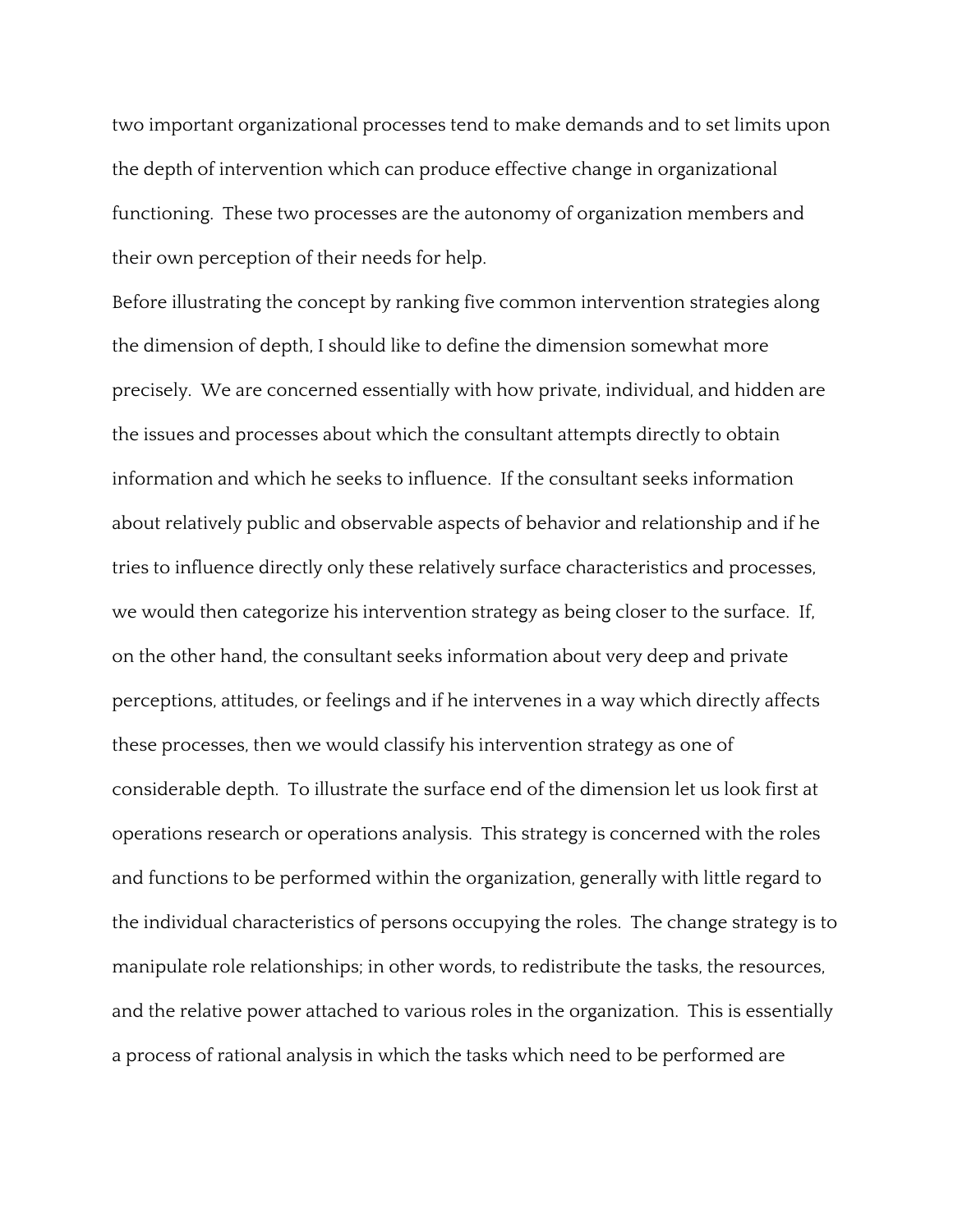determined and specified and then sliced up into role definitions for persons and groups in the organization. The operations analyst does not ordinarily need to know much about particular people. Indeed, his function is to design the organization in such a way that its successful operation does not depend too heavily upon any uniquely individual skills, abilities, values, or attitudes of persons in various roles. He may perform this function adequately without knowing in advance who the people are who will fill these slots. Persons are assumed to be moderately interchangeable, and in order to make this approach work it is necessary to design the organization so that the capacities, needs, and values of the individual which are relevant to role performance are relatively public and observable, and are possessed by a fairly large proportion of the population from which organization members are drawn. The approach is certainly one of very modest depth.

Somewhat deeper are those strategies which are based upon evaluating individual performance and attempting to manipulate it directly. Included in this approach is much of the industrial psychologist's work in selection, placement, appraisal, and counseling of employees. The intervener is concerned with what the individual is able and likely to do and achieve rather than with processes internal to the individual. Direct attempts to influence performance may be made through the application of rewards and punishments such as promotions, salary increases, or transfers within the organization. An excellent illustration of this focus on end results is the practice of management by objectives. The intervention process is focused on establishing mutually agreed upon goals for performance between the individual and his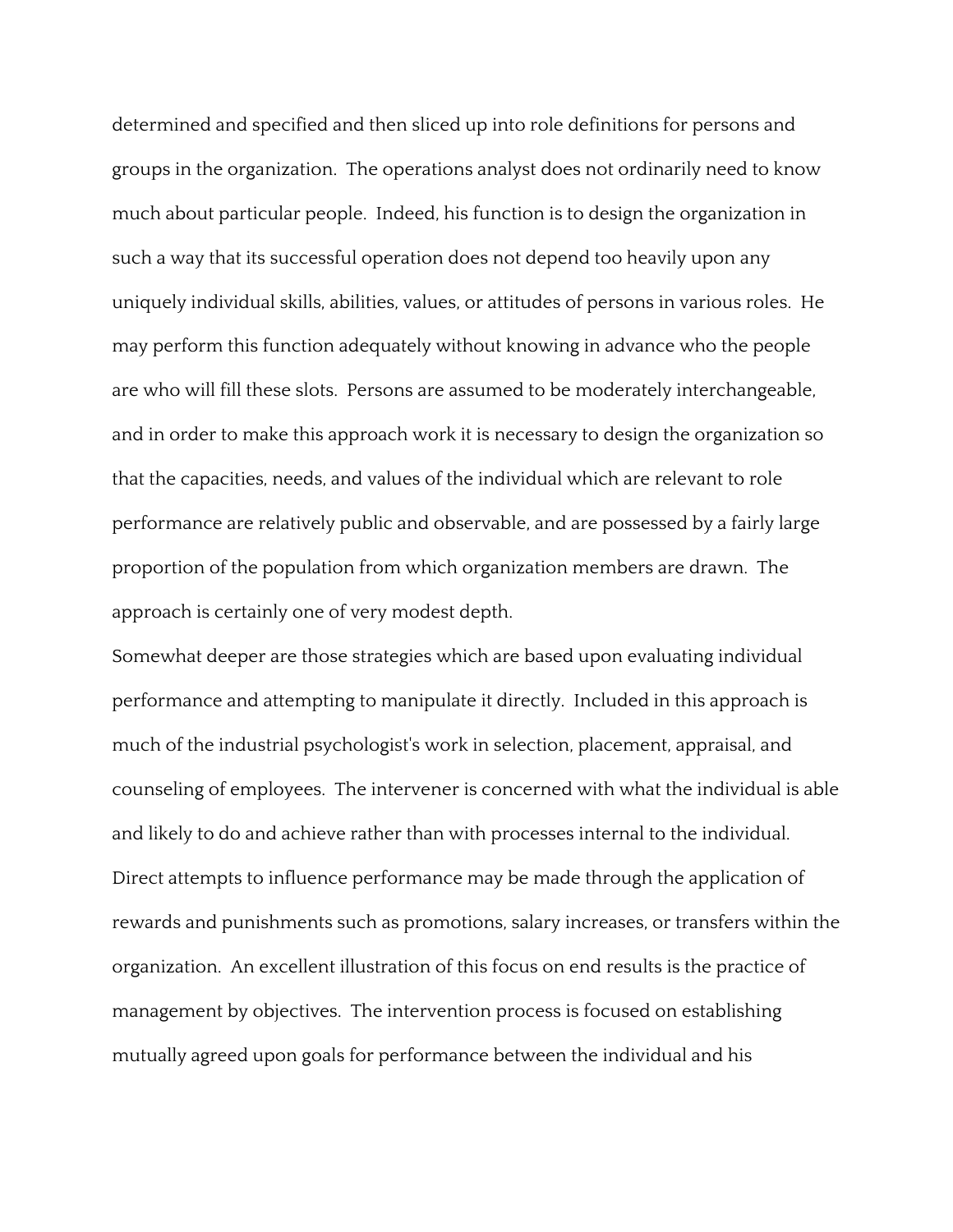supervisor. The practice is considered to be particularly advantageous because it permits the supervisor to avoid a focus on personal characteristics of the subordinate, particularly those deeper, more central characteristics which managers generally have difficulty in discussing with those who work under their supervision. The process is designed to limit information exchange to that which is public and observable, such as the setting of performance goals and the success or failure of the individual in attaining them.

Because of its focus on end results, rather than on the process by which those results are achieved, management by objectives must be considered less deep than the broad area of concern with work style which I shall term instrumental process analysis. We are concerned here not only with performance but with the processes by which that performance is achieved. However, we are primarily concerned with styles and processes of work rather than with the processes of interpersonal relationships which I would classify as being deeper on the basic dimension.

In instrumental process analysis we are concerned with how a person likes to organize and conduct his work and with the impact which this style of work has on others in the organization. Principally, we are concerned with how a person perceives his role, what he values and disvalues in it, and with what he works hard on and what he chooses to ignore. We are also interested in the instrumental acts which the individual directs toward others: delegating authority or reserving decisions to himself, communicating or withholding information, collaborating or competing with others on work-related issues. The focus on instrumentality means that we are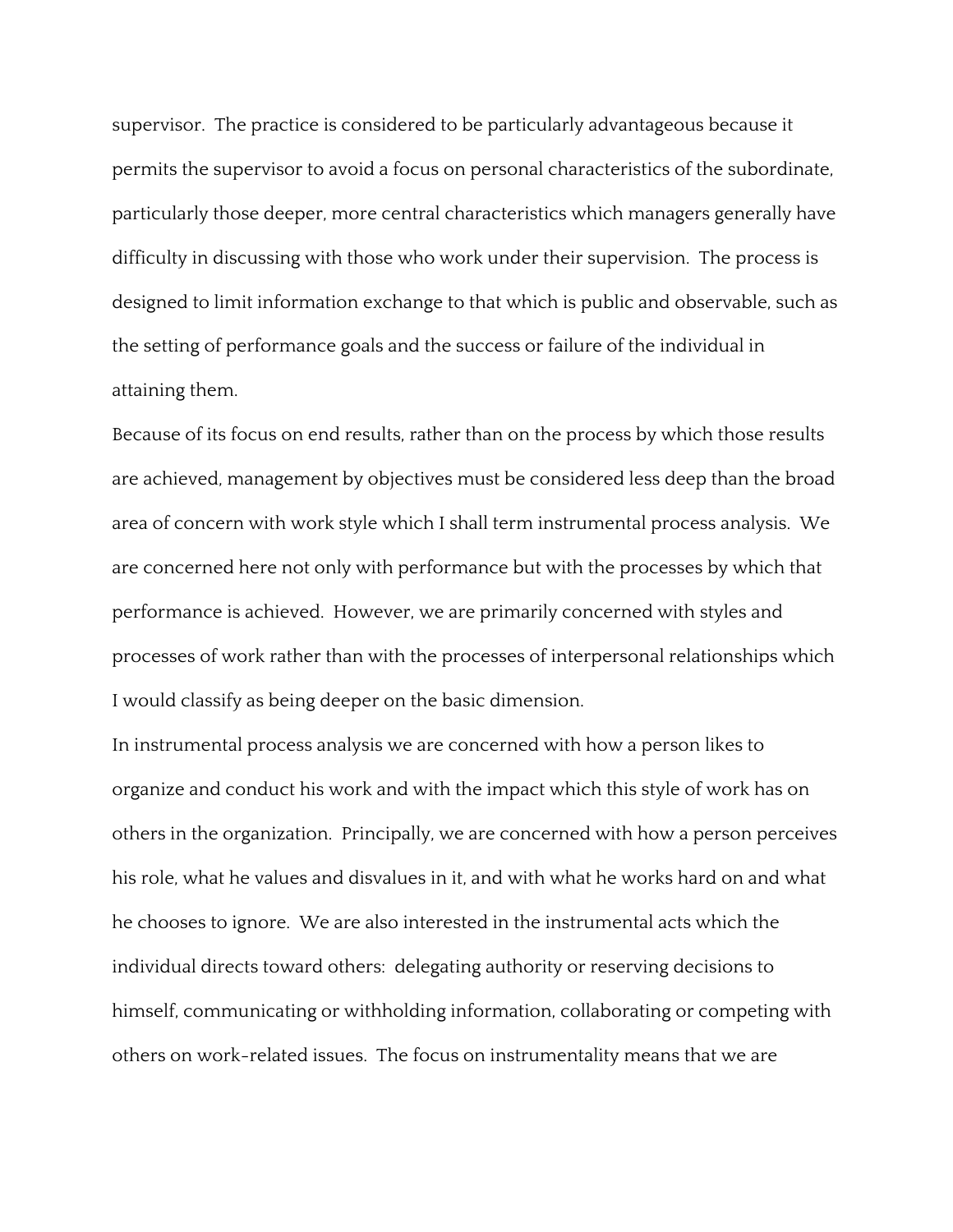interested in the person primarily as a doer of work or a performer of functions related to the goals of the organization. We are interested in what facilitates or inhibits his effective task performance.

We are not interested per se in whether his relationships with others are happy or unhappy, whether they perceive him as too warm or too cold, too authoritarian or too laissez faire, or any other of the many interpersonal relationships which arise as people associate in organizations. However, I do not mean to imply that the line between instrumental relationships and interpersonal ones is an easy one to draw in action and practice, or even that it is desirable that this be done.

## **Depth Gauges: Level of Tasks and Feelings**

What I am saying is that an intervention strategy can focus on instrumentality or it can focus on interpersonal relationships, and that there are important consequences of this difference in depth of intervention.

When we intervene at the level of instrumentality, it is to change work behavior and working relationships. Frequently this involves the process of bargaining or negotiation between groups and individuals. Diagnoses are made of the satisfactions or dissatisfactions of organization members with one another's work behavior. Reciprocal adjustments, bargains, and trade-offs can then be arranged in which each party gets some modification in the behavior of the other at the cost to him of some reciprocal accommodation. For example, Blake and Mouton's well known Managerial Grid (Blake and Mouton, incomplete) works at the level of instrumentality, and it involves bargaining and negotiation of role behavior as an important change process.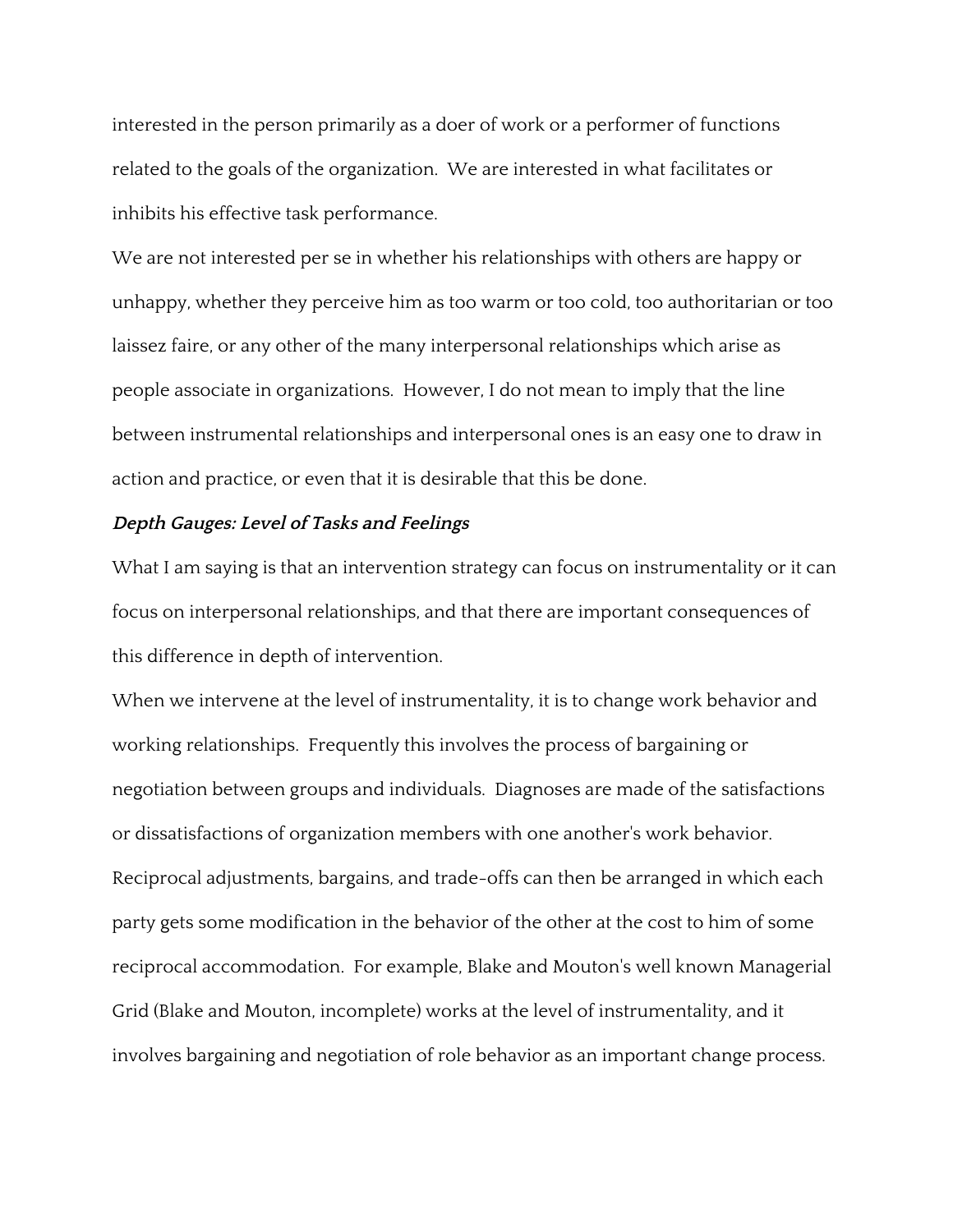At the deeper level of interpersonal relationships the focus is on feelings, attitudes, and perceptions which organization members have about others. At this level we are concerned with the quality of human relationships within the organization, with warmth and coldness of members to one another, and with the experiences of acceptance and rejection, love and hate, trust and suspicion among groups and individuals. At this level the consultant probes for normally hidden feelings, attitudes, and perceptions. He works to create relationships of openness about feelings and to help members to develop mutual understanding of one another as persons. Interventions are directed toward helping organization members to be more comfortable in being authentically themselves with one another, and the degree of mutual caring and concern is expected to increase. Sensitivity training using T Groups is a basic intervention strategy at this level. T-Group educators emphasize increased personalization of relationships, the development of trust and openness, and the exchange of feelings. Interventions at this level deal directly and intensively with interpersonal emotionality. This is the first intervention strategy we have examined which is at a depth where the feelings of organization members about one another as persons are a direct focus of the intervention strategy. At the other levels, such feelings certainly exist and may be expressed, but they are not a direct concern of the intervention. The transition from the task orientation of instrumental process analysis to the feeling orientation of interpersonal process analysis seems, as I shall suggest later, to be a critical one for many organization members.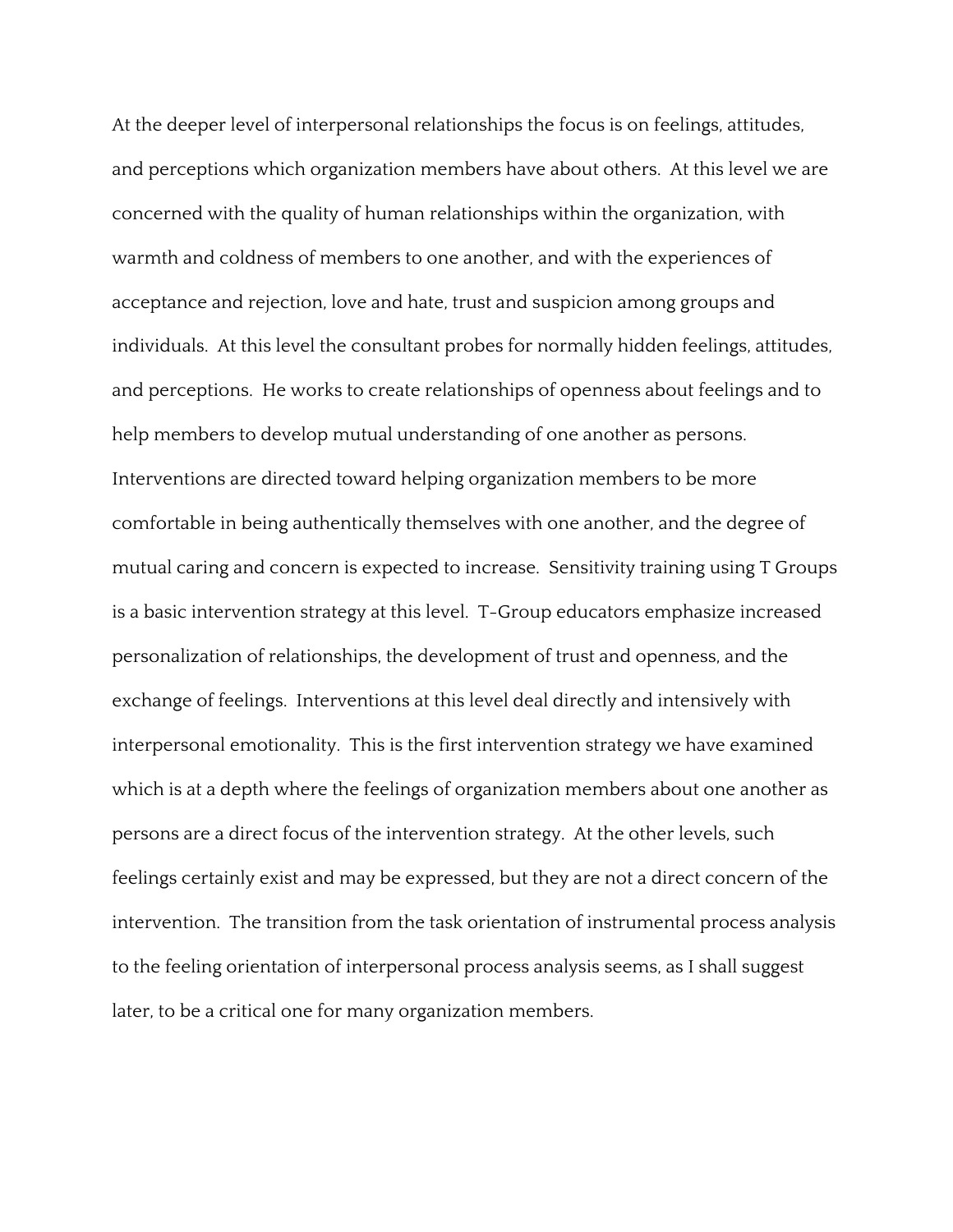The deepest level of intervention which will be considered in this paper is that of intrapersonal analysis. Here the consultant uses a variety of methods to reveal the individual's deeper attitudes, values, and conflicts regarding his own functioning, identity, and existence. The focus is generally on increasing the range of experiences which the individual can bring into awareness and cope with. The material may be dealt with at the fantasy or symbolic level, and the intervention strategies include many which are non-interpersonal and nonverbal. Some examples of this approach are the use of marathon T-Group sessions, the creative risk-taking laboratory approach of Byrd (Byrd, 1967), and some aspects of the task group therapy approach of Clark (Clark, 1966). These approaches all tend to bring into focus very deep and intense feelings about one's own identity and one's relationships with significant others. Group dynamics conferences on the "Tavistock model," such as those offered by the A. K. Rice Institute, are also powerfully evocative of deep personal material. Although I have characterized deeper interventions as dealing increasingly with the individual's affective life, I do not imply that issues at less deep levels may not be emotionally charged. Issues of role differentiation, reward distribution, ability and performance evaluation, for example, are frequently invested with strong feelings. The concept of depth is concerned more with the accessibility and individuality of attitudes, values, and perceptions than it is with their strength. This narrowing of the common usage of the term, depth, is necessary to avoid the contradictions which occur when strength and inaccessibility are confused. For instance, passionate value confrontation and bitter conflict have frequently occurred between labor and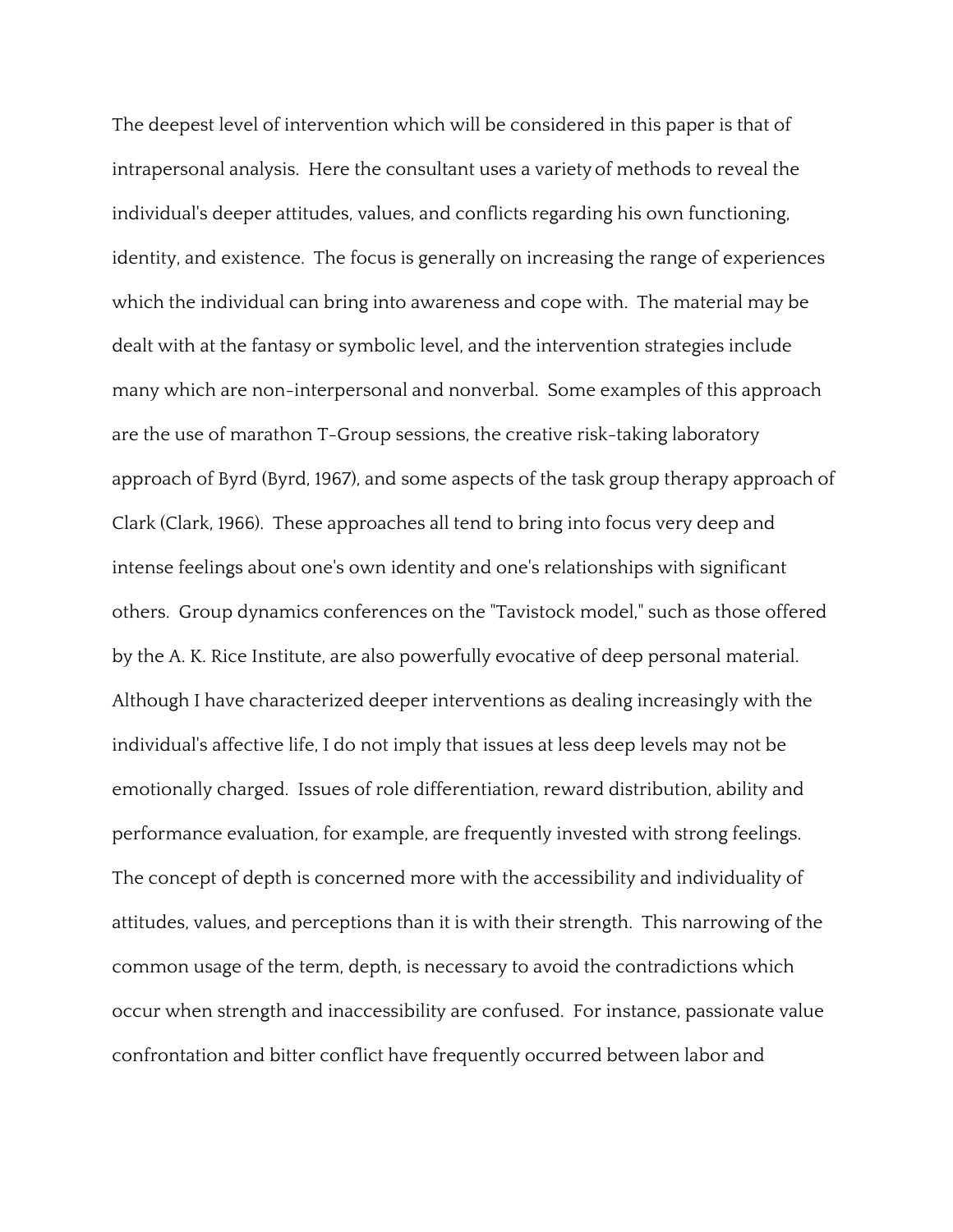management over economic issues which are surely toward the surface end of my concept of depth.

In order to understand the importance of the concept of depth for choosing interventions in organizations, let us consider the effects upon organization members of working at different levels.

The first of the important concomitants of depth is the degree of dependence of the client on the special competence of the change agent. At the surface end of the depth dimension, the methods of intervention are easily communicated and made public. The client may reasonably expect to learn something of the change agent's skills to improve his own practice. At the deeper levels, such as interpersonal and intrapersonal process analyses, it is more difficult for the client to understand the methods of intervention. The change agent is more likely to be seen as a person of special and unusual powers not found in ordinary men. Skills of intervention and change are less frequently learned by organization members, and the change process may tend to become personalized around the change agent as leader. Programs of change which are so dependent upon personal relationships and individual expertise are difficult to institutionalize. When the change agent leaves the system, he may not only take his expertise with him but the entire change process as well.

A second aspect of the change process which varies with depth is the extent to which the benefits of an intervention are transferable to members of the organization not originally participating in the change process. At surface levels of operations analysis and performance evaluation, the effects are institutionalized in the form of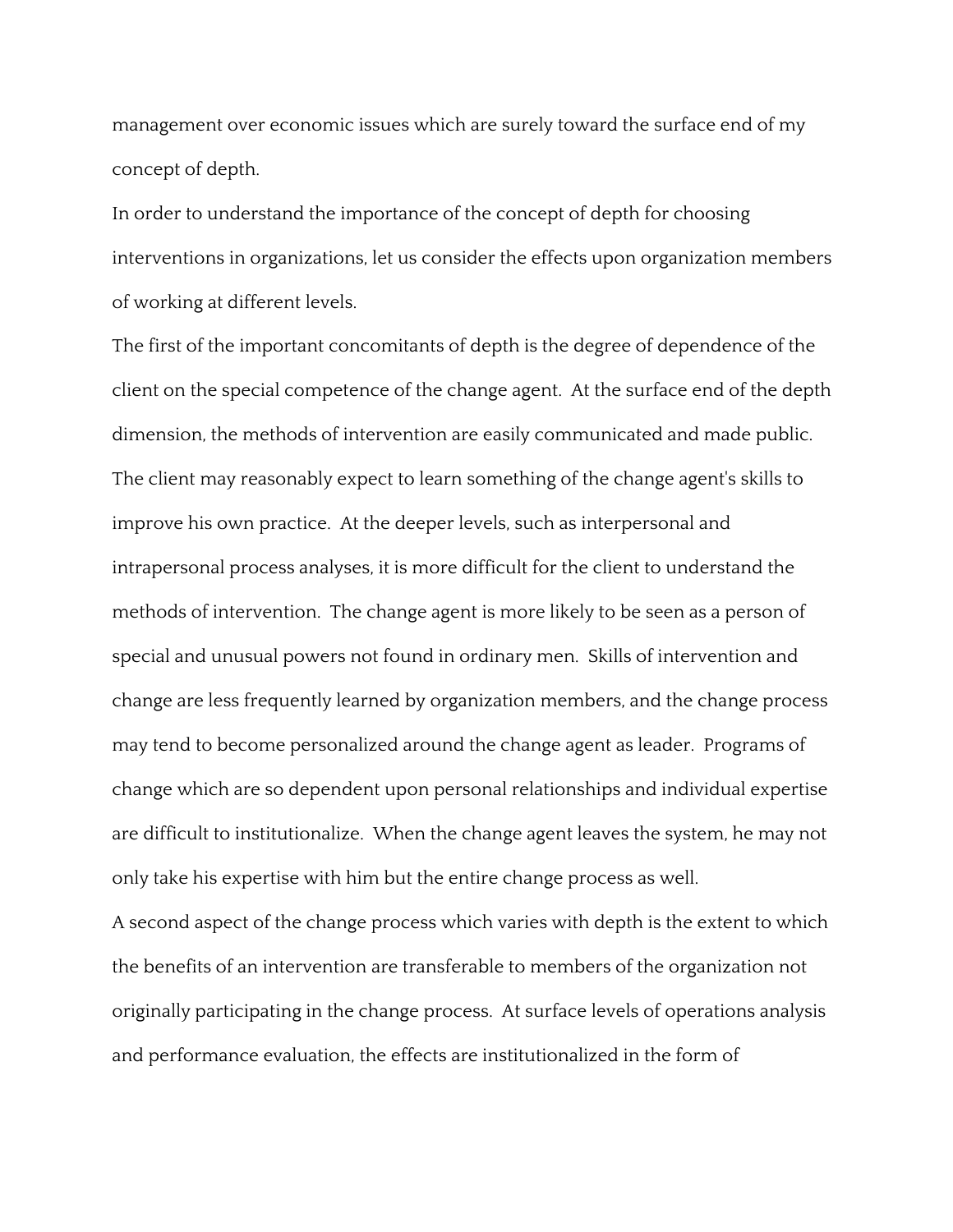procedures, policies, and practices of the organization which may have considerable permanence beyond the tenure of individuals. At the level of instrumental behavior, the continuing effects of intervention are more likely to reside in the informal norms of groups within the organization regarding such matters as delegation, communication, decision making, competition and collaboration, and conflict resolution.

At the deepest levels of intervention, the target of change is the individual's inner life; and if the intervention is successful, the permanence of individual change should be greatest. There are indeed dramatic reports of cases in which persons have changed their careers and life goals as a result of such interventions, and the persistence of such change appears to be relatively high.

One consequence, then, of the level of intervention is that with greater depth of focus the individual increasingly becomes both the target and the carrier of change. In the light of this analysis, it is not surprising to observe that deeper levels of intervention are increasingly being used at higher organizational levels and in scientific and service organizations where the contribution of the individual has greatest impact. An important concomitant of depth is that as the level of intervention becomes deeper, the information needed to intervene effectively becomes less available. At the less personal level of operations analysis, the information is often a matter of record. At the level of performance evaluation, it is a matter of observation. On the other hand, reactions of others to a person's work style are less likely to be discussed freely, and the more personal responses to his interpersonal style are even less likely to be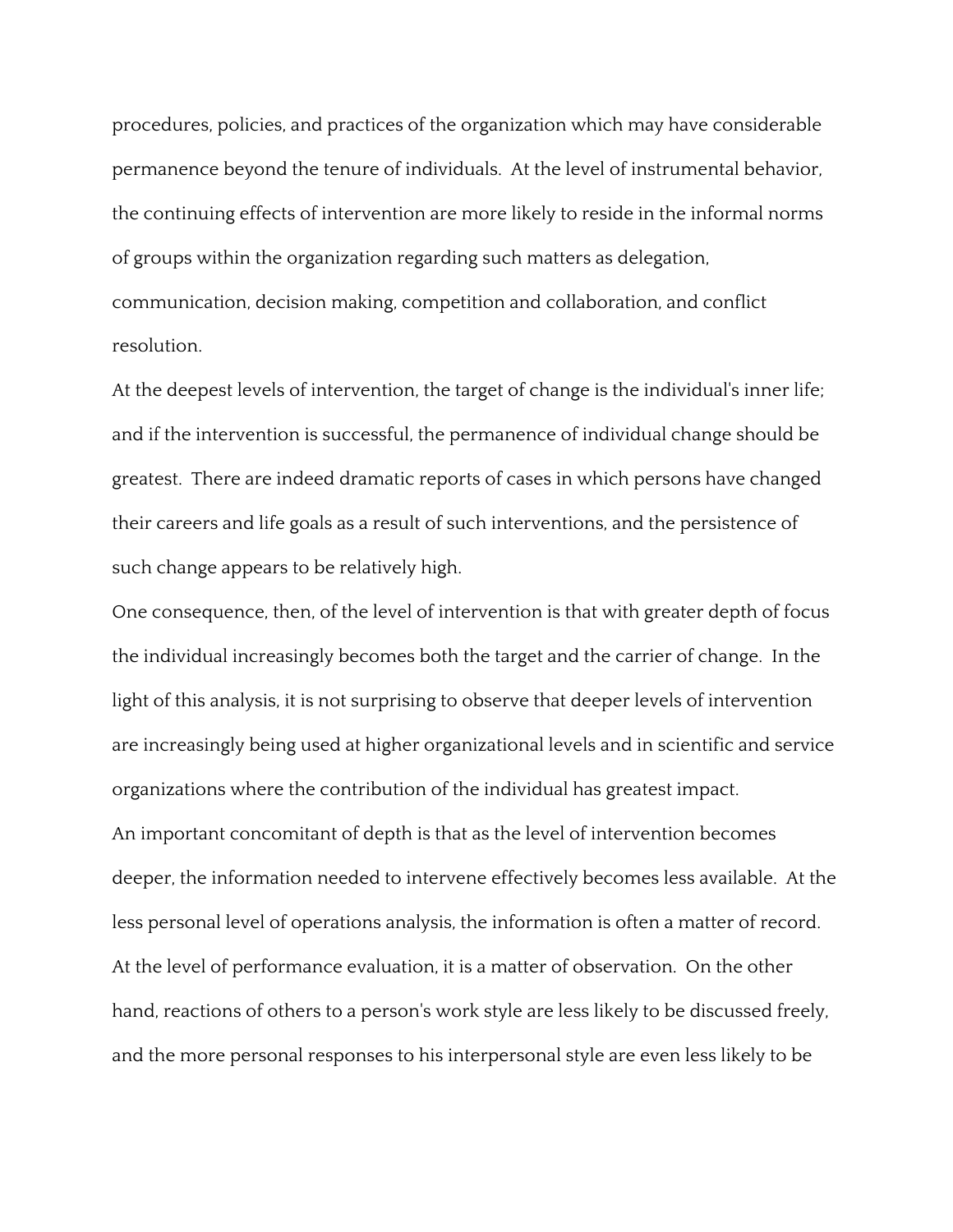readily given. At the deepest levels, important information may not be available to the individual himself. Thus, as we go deeper the consultant must use more of his time and skill uncovering information which is ordinarily private and hidden. This is one reason for the greater costs of interventions at deeper levels of focus.

Another aspect of the change process which varies with the depth of intervention is the personal risk and unpredictability of outcome for the individual. At deeper levels we deal with aspects of the individual's view of himself and his relationships with others which are relatively untested by exposure to the evaluations and emotional reactions of others. If in the change process the individual's self-perceptions are strongly disconfirmed, the resulting imbalance in internal forces may produce sudden changes in behavior, attitudes, and personality integration.

Because of the private and hidden nature of the processes into which we intervene at deeper levels, it is difficult to predict the individual impact of the change process in advance. The need for clinical sensitivity and skill on the part of the practitioner thus increases, since he must be prepared to diagnose and deal with developing situations involving considerable stress upon individuals.

## **Autonomy Increases Depth of Intervention**

The foregoing analysis suggests a criterion by which to match intervention strategies to particular organizational problems. It is to intervene at a level no deeper than that required to produce enduring solutions to the problems at hand. This criterion derives directly from the observations above. The cost, skill demands, client dependency, and variability of outcome all increase with depth of intervention.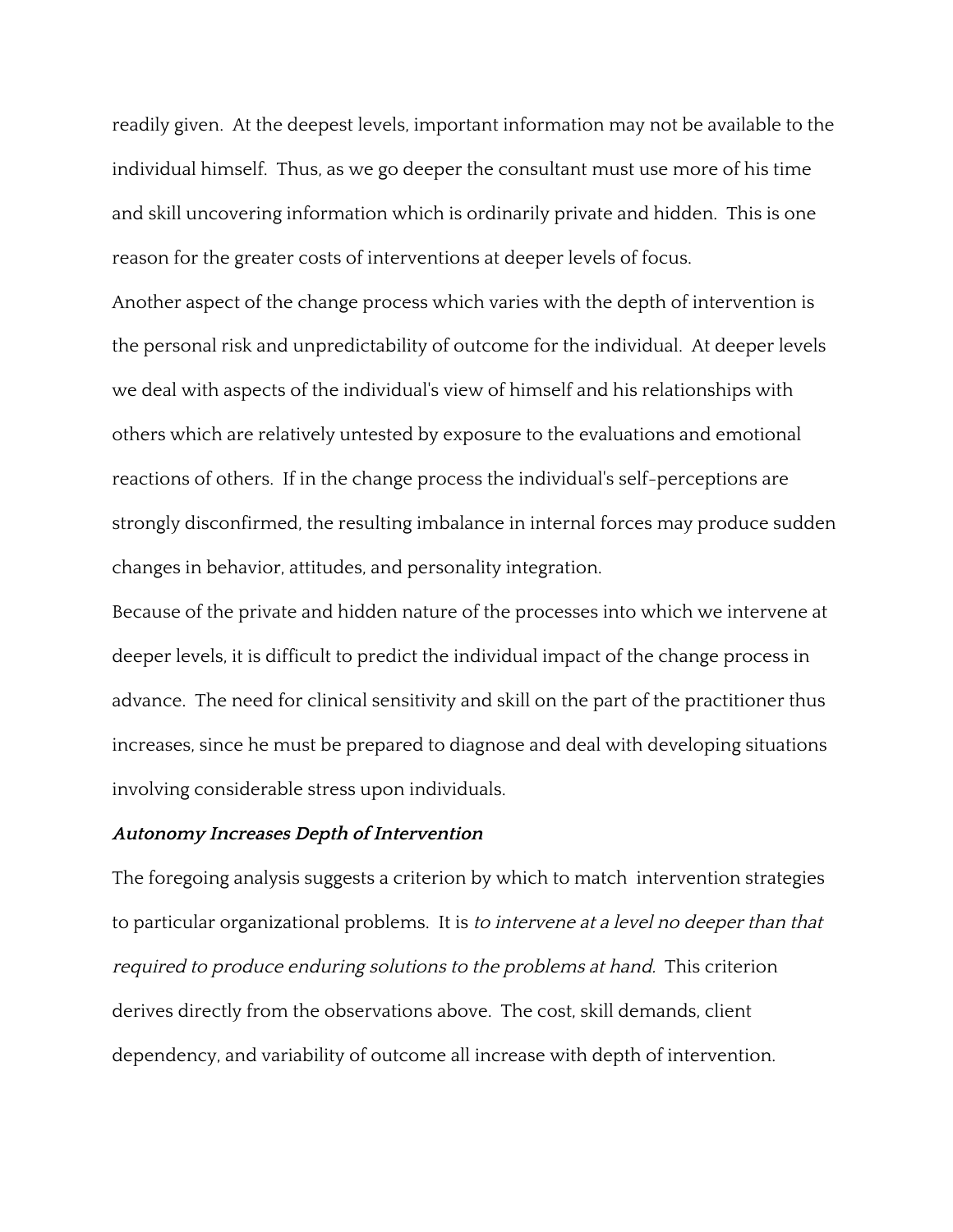Further, as the depth of intervention increases, the effects tend to locate more in the individual and less in the organization. The danger of losing the organization's investment in the change with the departure of the individual becomes a significant consideration. While this general criterion is simple and straightforward, its application is not. In particular, although the criterion should operate in the direction of less depth of intervention, there is a general trend in modern organizational life which tends to push the intervention level ever deeper. This trend is toward increased self-direction of organization members and increased independence of external pressures and incentives. I believe that there is a direct relationship between the autonomy of individuals and the depth of intervention needed to effect organizational change.

Before going on to discuss this relationship, I shall acknowledge freely that I cannot prove the existence of a trend toward a general increase in freedom of individuals within organizations. I intend only to assert the great importance of the degree of individual autonomy in determining the level of intervention which will be effective. In order to understand the relationship between autonomy and depth of intervention, it is necessary to conceptualize a dimension which parallels and is implied by the depth dimension we have been discussing. This is the dimension of predictability and variability among persons in their responses to the different kinds of incentives which may be used to influence behavior in the organization. The key assumption in this analysis is that the more unpredictable and unique is the individual's response to the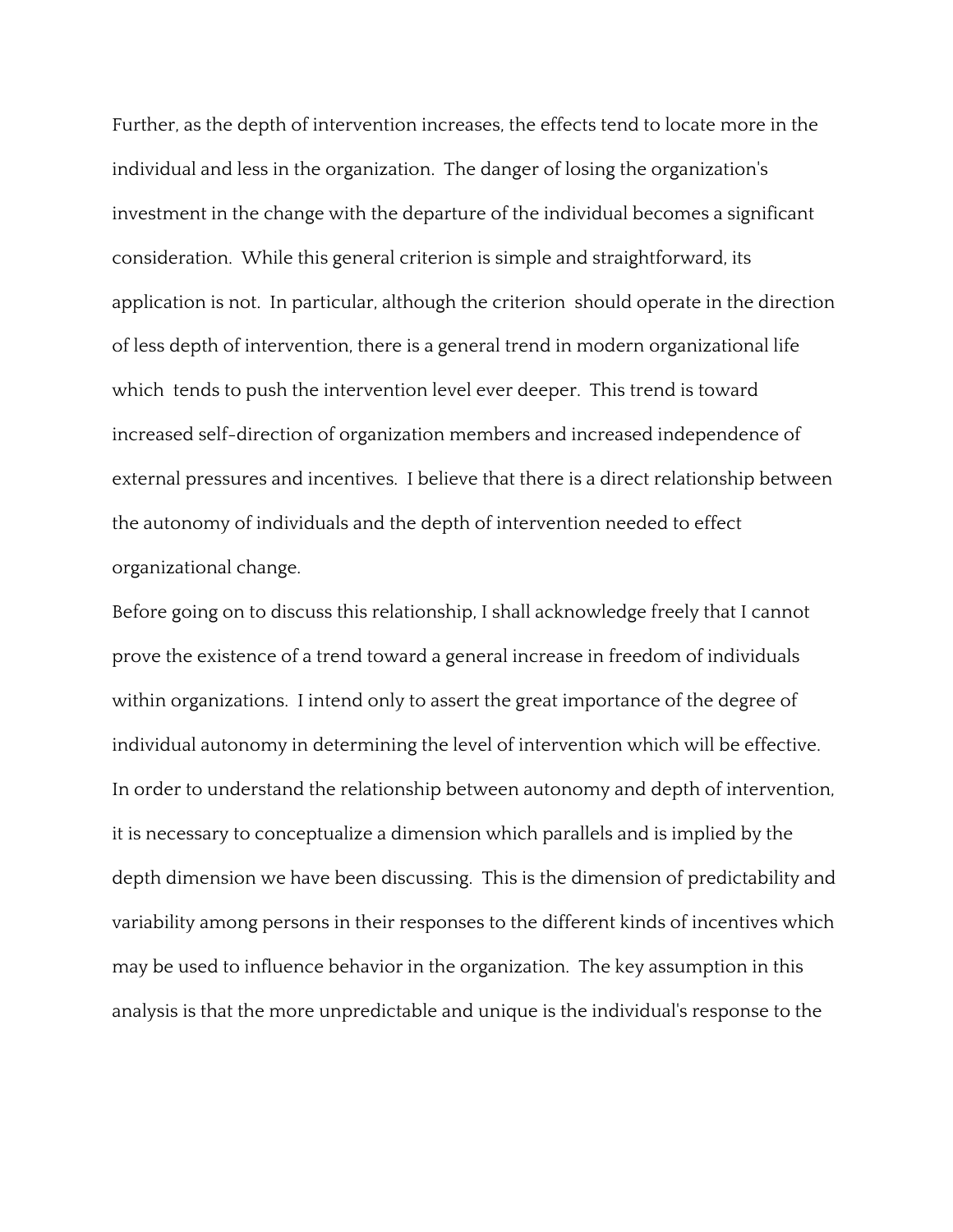particular kinds of controls and incentives one can bring to bear upon him, the more one must know about that person in order to influence his behavior.

Most predictable and least individual is the response of the person to economic and bureaucratic controls when his needs for economic income and security are high. It is not necessary to delve very deeply into a person's inner processes in order to influence his behavior if we know that he badly needs his income and his position and if we are in a position to control his access to these rewards. Responses to economic and bureaucratic controls tend to be relatively simple and on the surface.

## **Independence of Economic Incentive**

If for any reason organization members become relatively uninfluenceable through the manipulation of their income and economic security, the management of performance becomes strikingly more complex; and the need for more personal information about the individual increases. Except very generally, we do not know automatically or in advance what style of instrumental or interpersonal interaction will be responded to as negative or positive incentives by the individual. One person may appreciate close supervision and direction; another may value independence of direction. One may prefer to work alone; another may function best when he is in close communication with others. One may thrive in close, intimate, personal interaction; while others are made uncomfortable by any but cool and distant relationships with colleagues.

What I am saying is that when bureaucratic and economic incentives lose their force for whatever reason, the improvement of performance must involve linking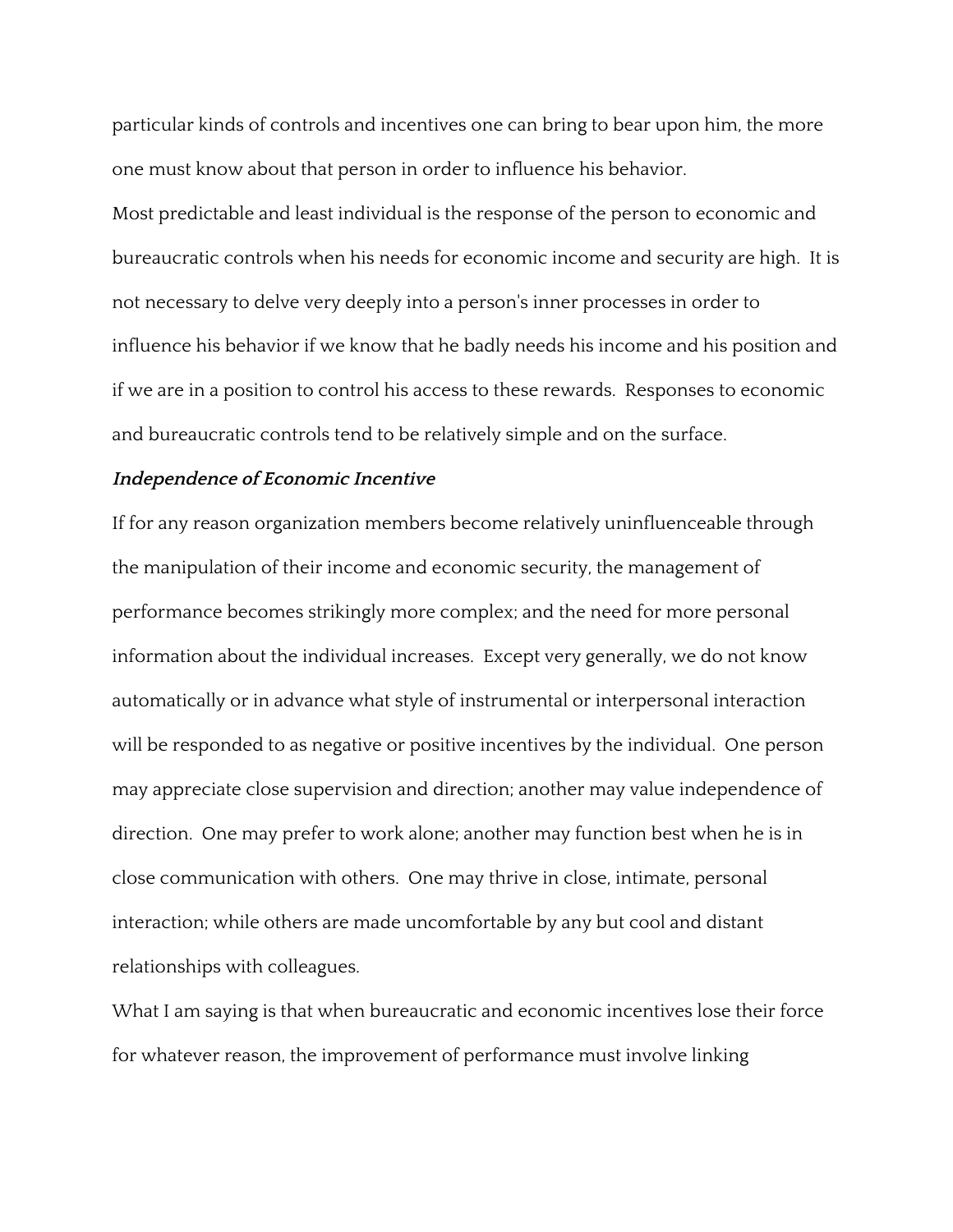organizational goals to the individual's attempts to meet his own needs for satisfying instrumental activities and interpersonal relationships. It is for this reason that I make the assertion that increases in personal autonomy dictate change interventions at deeper and more personal levels. In order to obtain the information necessary to link organizational needs to individual goals, one must probe fairly deeply into the attitudes, values, and emotions of the organization members.

If the need for deeper personal information becomes great when we intervene at the instrumental and interpersonal levels, it becomes even greater when one is dealing with organization members who are motivated less through their transactions with the environment and more in response to internal values and standards. An example is the researcher, engineer, or technical specialist whose work behavior may be influenced more by his own values and standards of creativity or professional excellence than by his relationships with others. The deepest organizational interventions at the intrapersonal level may be required in order to effect change when working with persons who are highly self-directed.

Let me summarize my position about the relationship among autonomy, influence, and level of intervention. As the individual becomes less subject to economic and bureaucratic pressures, he tends to seek more intangible rewards in the organization which come from both the instrumental and interpersonal aspects of the system. I view this as a shift from greater external to more internal control and as an increase in autonomy. Further shifts in this direction may involve increased independence of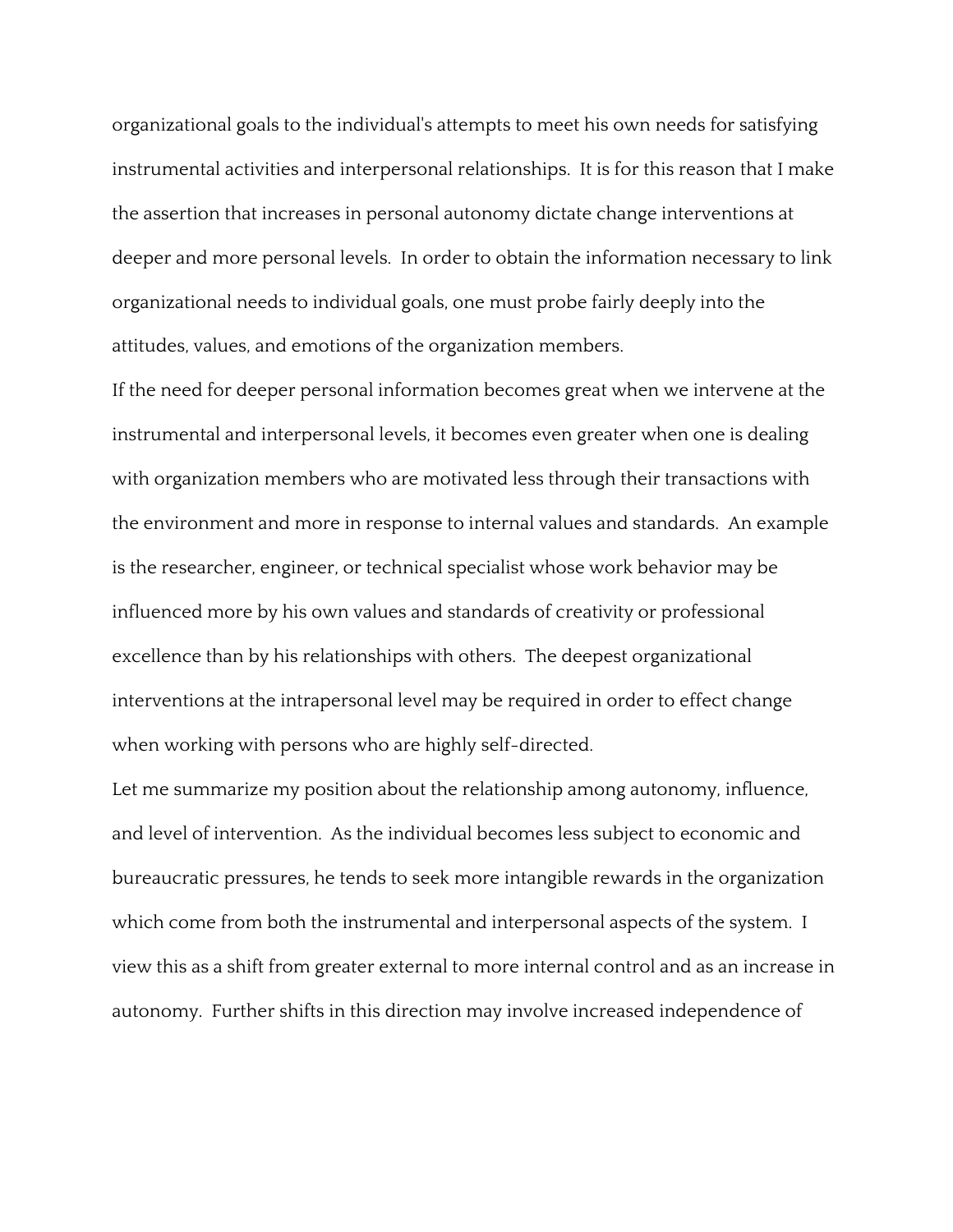rewards and punishments mediated by others, in favor of operation in accordance with internal values and standards.

I view organizations as systems of reciprocal influence. Achievement of organization goals is facilitated when individuals can seek their own satisfactions through activity which promotes the goals of the organization. As the satisfactions which are of most value to the individual change, so must the reciprocal influence systems, if the organization goals are to continue to be met.

If the individual changes are in the direction of increased independence of external incentives, then the influence systems must change to provide opportunities for individuals to achieve more intangible, self-determined satisfactions in their work. However, people are more differentiated, complex, and unique in their intangible goals and values than in their economic needs. In order to create systems which offer a wide variety of intangible satisfactions, much more private information about individuals is needed than is required to create and maintain systems based chiefly on economic and bureaucratic controls. For this reason, deeper interventions are called for when the system which they would attempt to change contains a high proportion of relatively autonomous individuals.

There are a number of factors promoting autonomy, all tending to free the individual from dependence upon economic and bureaucratic controls, which I have observed in my work with organizations. Wherever a number of these factors exist, it is probably an indication that deeper levels of intervention are required to effect lasting improvements in organizational functioning. I shall simply list these indicators briefly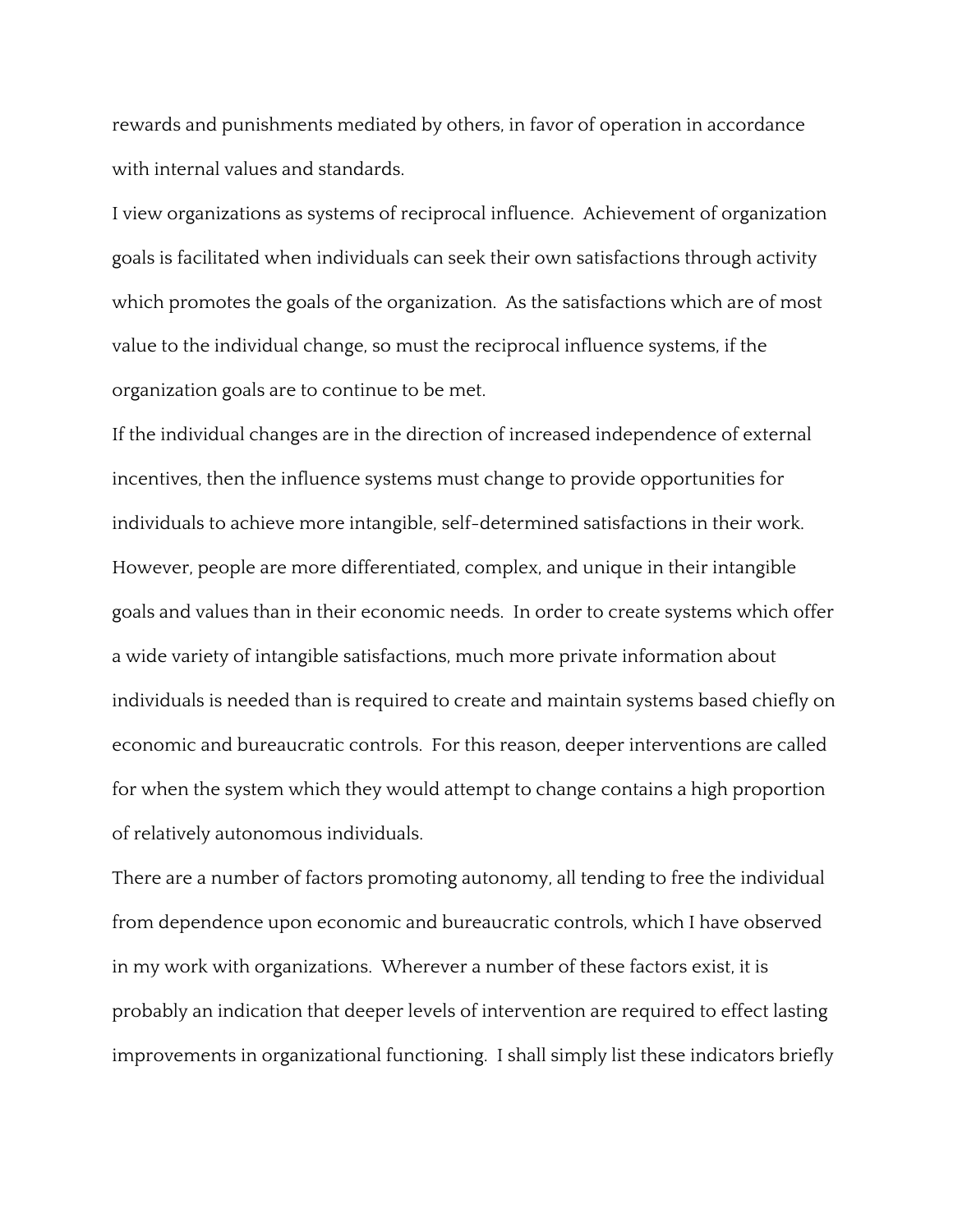in categories to show what kinds of things might signify to the practitioner that deeper levels of intervention may be appropriate.

The first category includes anything which makes the evaluation of individual performance difficult:

- A long time span between the individual's actions and the results by which effectiveness of performance is to be judged.
- Non-repetitive, unique tasks which cannot be evaluated by reference to the performance of others on similar tasks. Specialized skills and abilities possessed by an individual which cannot be evaluated by a supervisor who does not possess the skills or knowledge himself.

The second category concerns economic conditions:

- Arrangements which secure the job tenure and/or income of the individual.
- A market permitting easy transfer from one organization to another (e.g., engineers in the United States aerospace industry).
- Unique skills and knowledge of the individual which make him difficult to replace.

The third category includes characteristics of the system or its environment which lead to independence of the parts of the organization and decentralization of authority such as:

• An organization which works on a project basis instead of producing a standard line of products.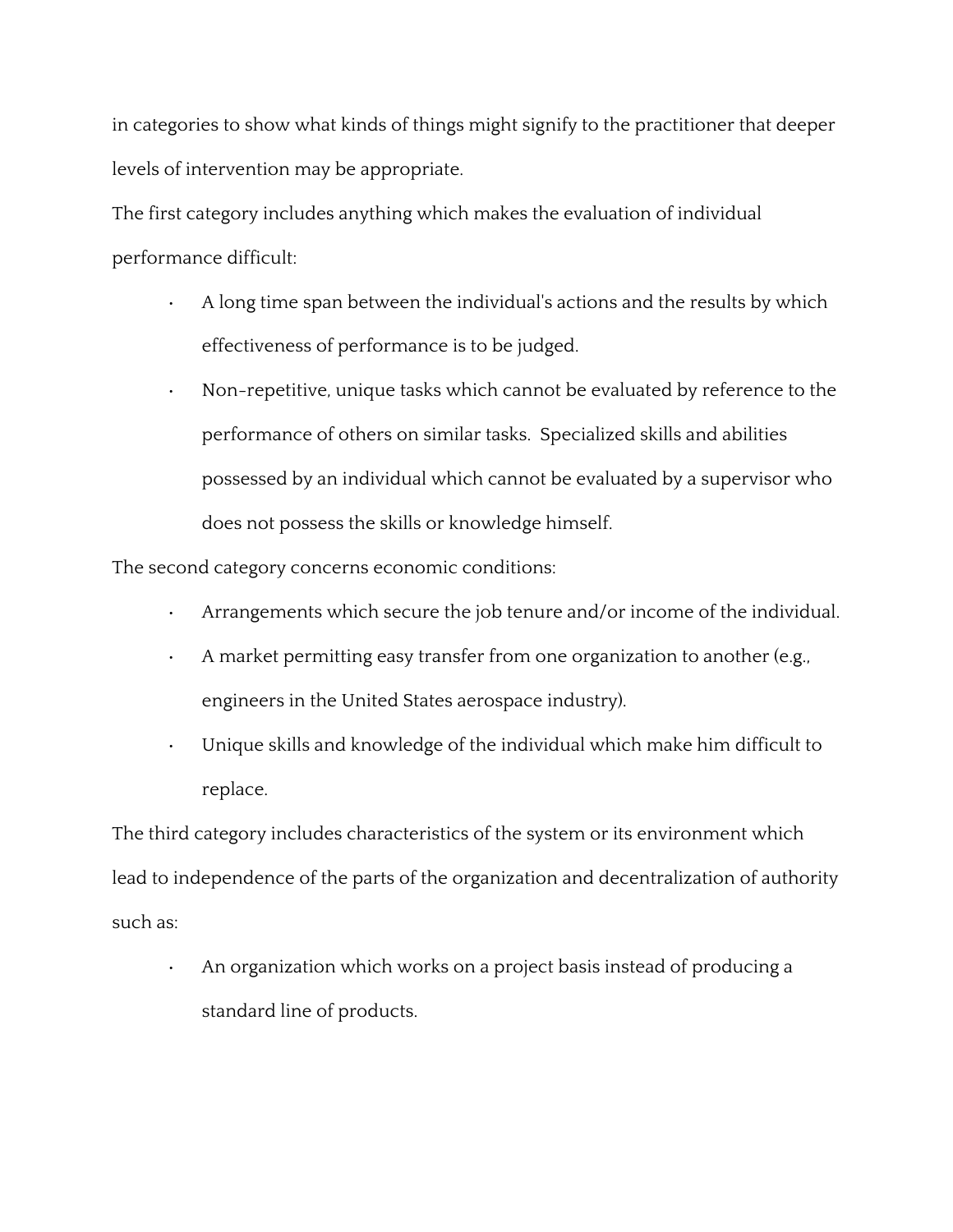• An organization in which subparts must be given latitude to deal rapidly and flexibly with frequent environmental change.

## **The Ethics of Delving Deeper**

I should like to conclude the discussion of this criterion for depth of intervention with a brief reference to the ethics of intervention, a problem which merits considerably more thorough treatment than I can give it here.

There is considerable concern in the United States about invasion of privacy by behavioral scientists. I would agree that such invasion of privacy is an actual as well as a fantasized concomitant of the use of organizational change strategies of greater depth. The recourse by organizations to such strategies has been widely viewed as an indication of greater organizational control over the most personal and private aspects of the lives of the members. The present analysis suggests, however, that recourse to these deeper interventions actually reflects the greater freedom of organization members from traditionally crude and impersonal means of organizational control. There is no reason to be concerned about man's attitudes or values or interpersonal relationships when his job performance can be controlled by brute force, by economic coercion, or by bureaucratic rules and regulations. The "invasion of privacy" becomes worth the cost, bother, and uncertainty of outcome only when the individual has achieved relative independence from control by other means. Put another way, it makes organizational sense to try to get a man to want to do something only if you cannot make him do it. And regardless of what intervention strategy is used, the individual still retains considerably greater control over his own behavior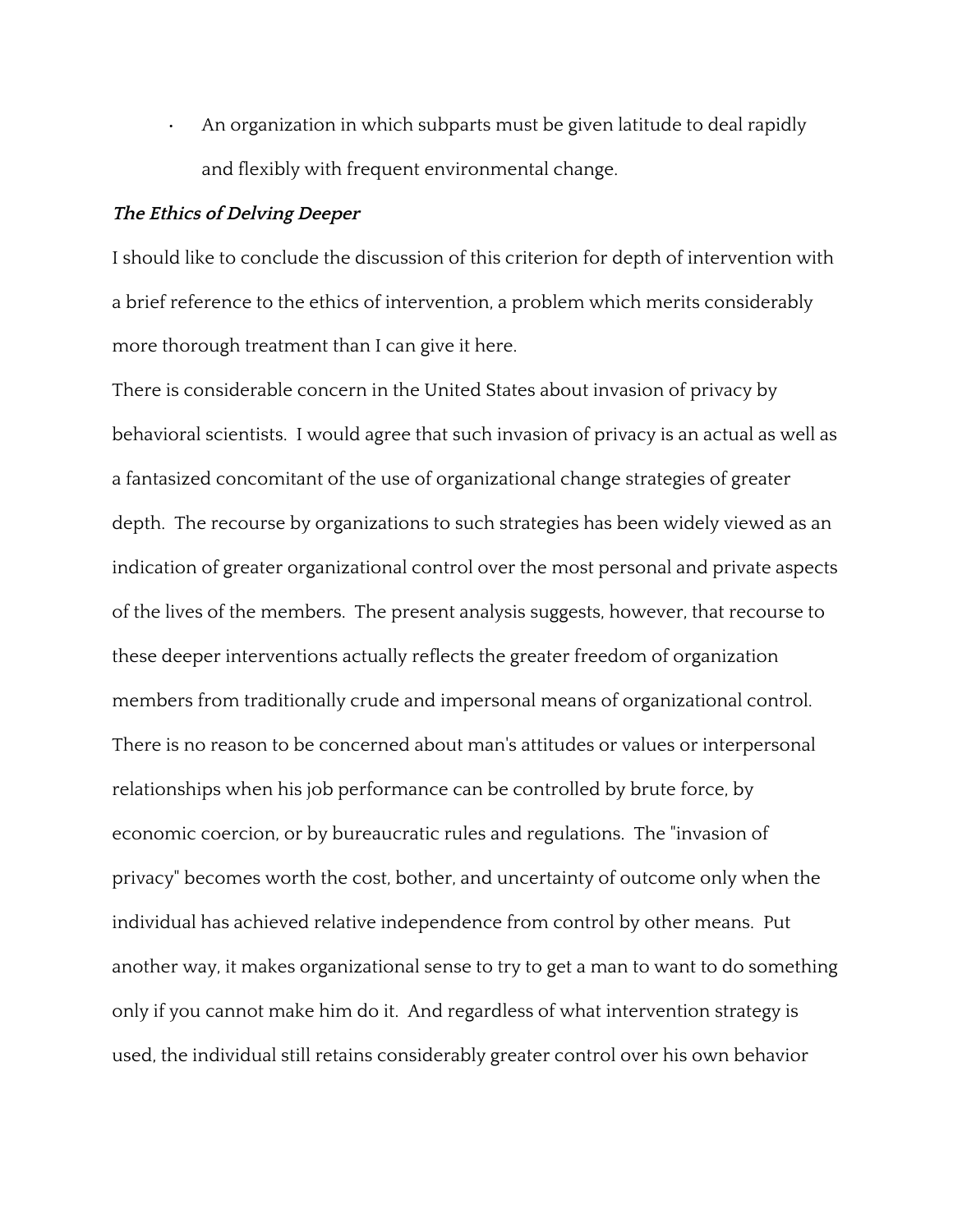than he had when he could be manipulated more crudely. As long as we can maintain a high degree of voluntarism regarding the nature and extent of an individual's participation in the deeper organizational change strategies, these strategies can work toward adapting the organization to the individual quite as much as they work the other way around. Only when an individual's participation in one of the deeper change strategies is coerced by economic or bureaucratic pressures, do I feel that the ethics of the intervention clearly run counter to the values of a democratic society.

#### **The Role of Client Norms and Values in Determining Depth**

So far our attention to the choice of level of intervention has focused upon locating the depth at which the information exists which must be exchanged to facilitate system improvement. Unfortunately, the choice of an intervention strategy cannot practically be made with reference to this criterion alone. Even if a correct diagnosis is made of the level at which the relevant information lies, we may not be able to work effectively at the desired depth because of client norms, values, resistances, and fears.. In an attempt to develop a second criterion for depth of intervention which takes such dispositions on the part of the client into account, I have considered two approaches which represent polarized orientations to the problem. One approach is based upon analyzing and overcoming client resistance; the other is based upon discovering and joining forces with the self-articulated wants or "felt needs" of the client. There are several ways of characterizing these approaches. To me, the simplest is to point out that when the change agent is resistance-oriented he tends to lead or influence the client to work at a depth greater than that at which the latter feels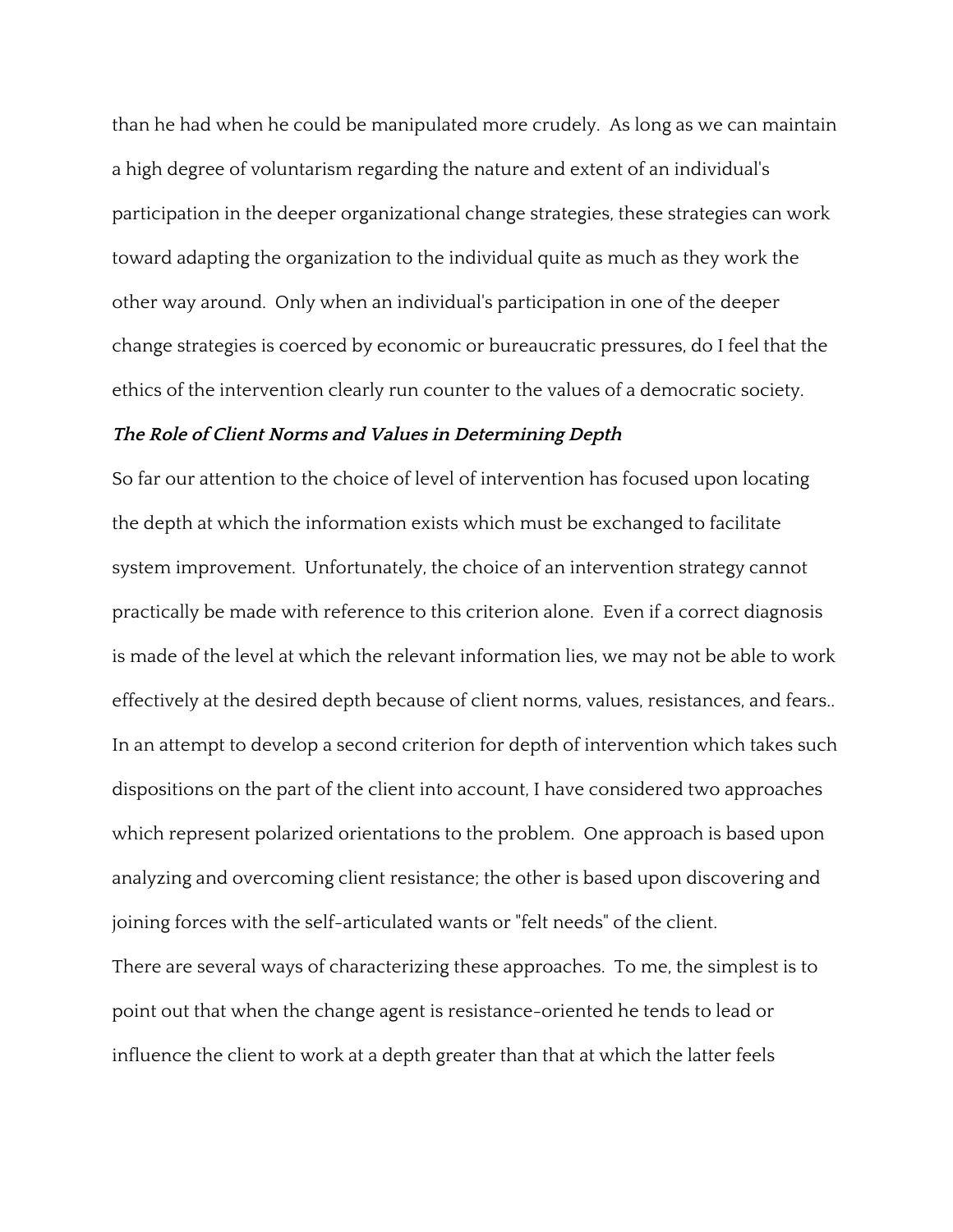comfortable. When resistance-oriented, the change agent tends to mistrust the client's statement of his problems and of the areas where he wants help. He suspects the client's presentation of being a smoke screen or defense against admission of his "real" problems and needs. The consultant works to expose the underlying processes and concerns and to influence the client to work at a deeper level. The resistance-oriented approach grows out of the work of clinicians and psychotherapists, and it characterizes much of the work of organizational consultants who specialize in sensitivity training and deeper intervention strategies. On the other hand, change agents may be oriented to the self-articulated needs of clients. When so oriented, the consultant tends more to follow and facilitate the client in working at whatever level the latter sets for himself. He may assist the client in defining problems and needs and in working on solutions, but he is inclined to try to anchor his work in the norms, values, and accepted standards of behavior of the organization.

I believe that there is a tendency for change agents working at the interpersonal and deeper levels to adopt a rather consistent resistance-oriented approach. Consultants so oriented seem to take a certain quixotic pride in dramatically and self-consciously violating organizational norms. Various techniques have been developed for pressuring or seducing organization members into departing from organizational norms in the service of change. The "marathon" T Group is a case in point, where the increased irritability and fatigue of prolonged contact and lack of sleep move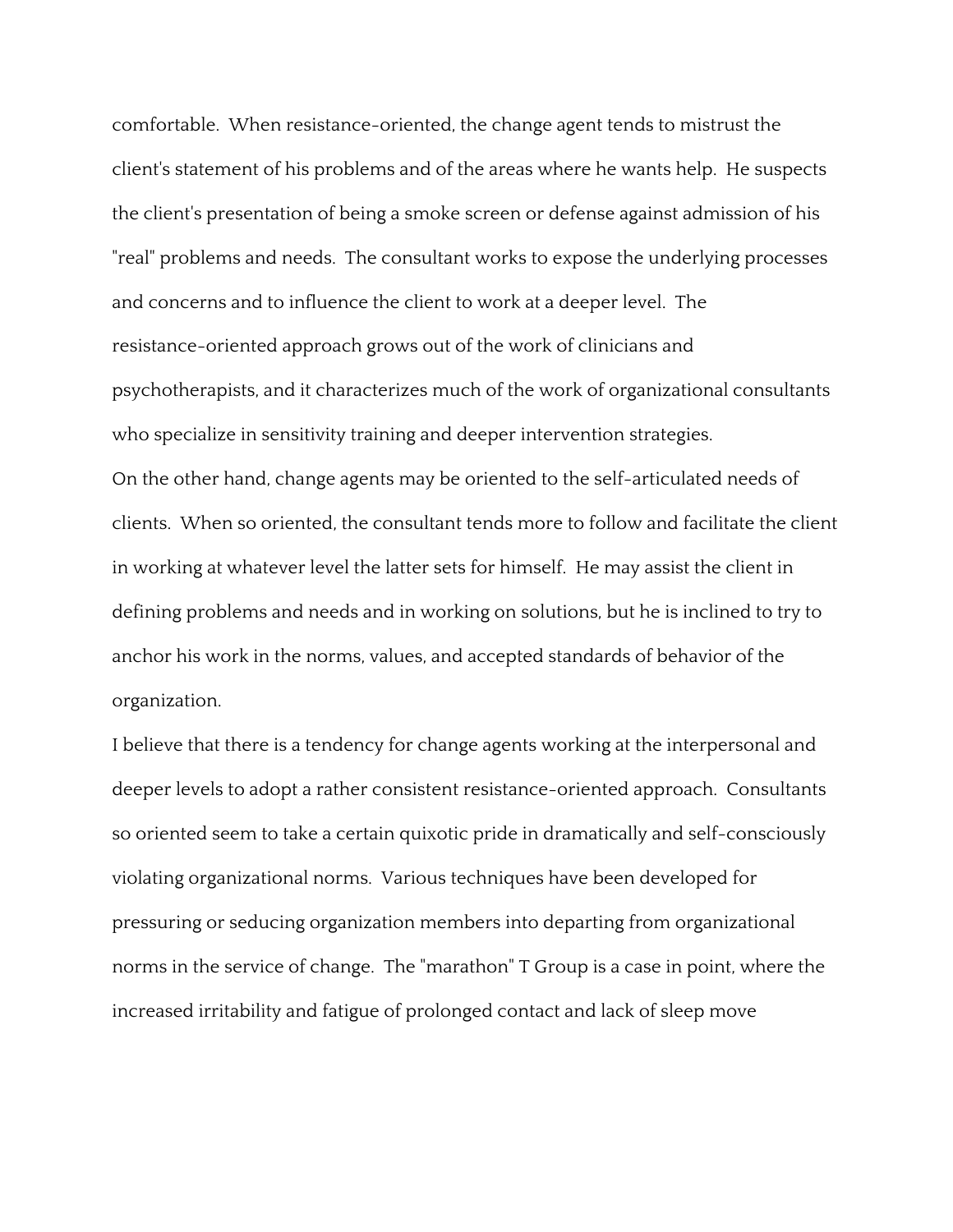participants to deal with one another more emotionally, personally, and spontaneously than they would normally be willing to do.

I suspect that unless such norm-violating intervention efforts actually succeed in changing organizational norms, their effects are relatively short-lived, because the social structures and interpersonal linkages have not been created which can utilize for day-to-day problem solving the deeper information produced by the intervention. It is true that the consultant may succeed in producing information, but he is less likely to succeed in creating social structures which can continue to work in his absence. The problem is directly analogous to that of the community developer who succeeds by virtue of his personal influence in getting villagers to build a school or a community center which falls into disuse as soon as he leaves because of the lack of any integration of these achievements into the social structure and day-to-day needs and desires of the community. Community developers have had to learn through bitter failure and frustration that ignoring or subverting the standards and norms of a social system often results in temporary success followed by a reactionary increase in resistance to the influence of the change agent. On the other hand, felt needs embody those problems, issues, and difficulties which have a high conscious priority on the part of community or organization members. We can expect individuals and groups to be ready to invest time, energy, and resources in dealing with their felt needs, while they will be relatively passive or even resistant toward those who attempt to help them with externally defined needs. Community developers have found that attempts to help with felt needs are met with greater receptivity, support, and integration within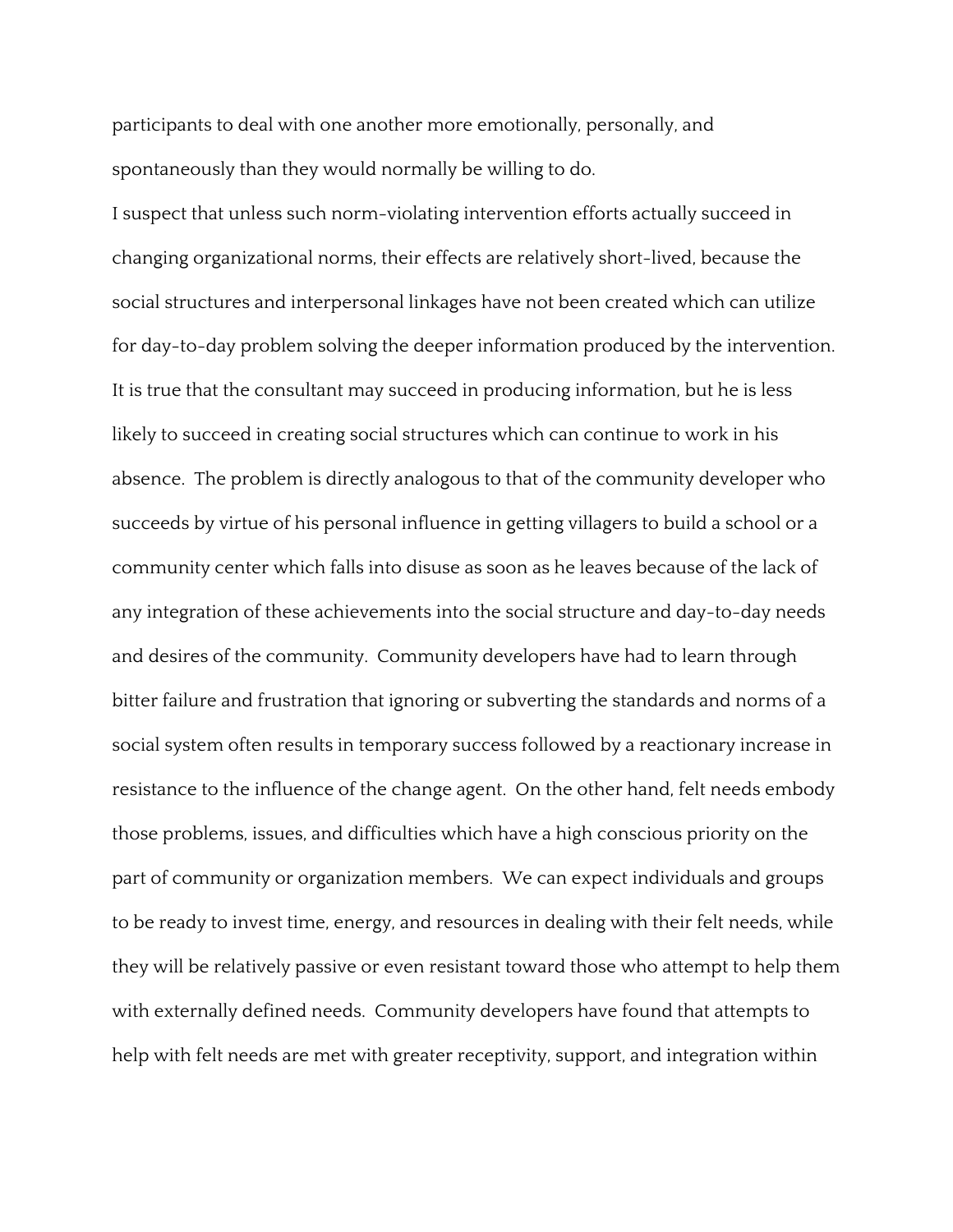the structure and life of the community than are intervention attempts which rely primarily upon the developer's value system for setting need priorities.

**The emphasis of many organizational change agents on confronting and working through resistances was developed originally in the practice of individual psychoanalysis and psychotherapy, and it is also <sup>a</sup> central concept in the conduct of therapy groups and sensitivity training laboratories. In all of these situations, the change agent has <sup>a</sup> high degree of environmental control and is at least temporarily in <sup>a</sup> high status position with respect to the client. To <sup>a</sup> degree that is frequently underestimated by practitioners, we manage to create <sup>a</sup> situation in which it is more unpleasant for the client to leave than it is to stay and submit to the pressure to confront and work through resistances. <sup>I</sup> believe that the tendency is for behavioral scientists to overplay their hands when they move from the clinical and training situations, where they have environmental control, to the organizational consulting situation, where their control is sharply attenuated.**

This attenuation derives only partially from the relative ease with which the client can terminate the relationship. Even if this most drastic step is not taken, the consultant can be tolerated, misled, and deceived in ways which are relatively difficult in the therapeutic or human relations training situations. He can also be openly defied and blocked if he runs afoul of strongly shared group norms; whereas when the consultant is dealing with a group of strangers, he can often utilize differences among the members to overcome this kind of resistance. I suspect that, in general, behavioral scientists underestimate their power in working .with individuals and groups of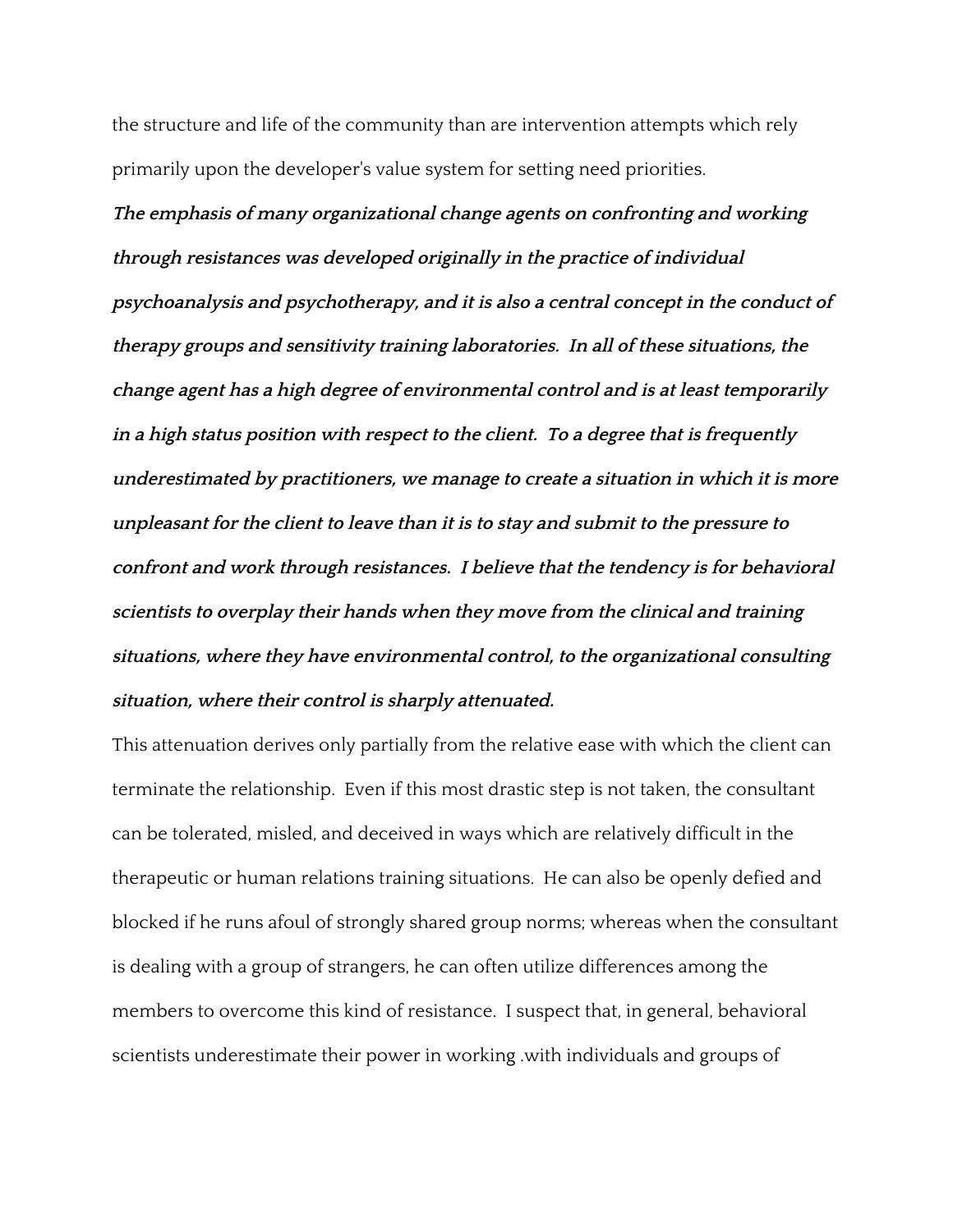strangers, and overestimate it when working with individuals and groups in organizations. I emphasize this point because I believe that a good many potentially fruitful and mutually satisfying consulting relationships are terminated early because of the consultant's taking the role of overcomer of resistance to change rather than that of collaborator in the client's attempts at solving his problems. It is these considerations which lead me to suggest my second criterion for the choice of organization intervention strategy: to intervene at <sup>a</sup> level no deeper than that at which the energy and resources of the client can be committed to problem solving and to change. These energies and resources can be mobilized through obtaining legitimation for the intervention in the norms of the organization and through devising intervention strategies which have clear relevance to consciously felt needs on the part of the organization members.

#### **The Consultant's Dilemma: Felt Needs vs. Deeper Levels**

Unfortunately, it is doubtless true that the forces which influence the conditions we desire to change often exist at deeper levels than can be dealt with by adhering to the criterion of working within organization norms and meeting felt needs. The level at which an individual or group is willing and ready to invest energy and resources is probably always determined partly by a realistic assessment of the problems and partly by a defensive need to avoid confrontation and significant change. It is thus not likely that our two criteria for selection of intervention depth will result in the same decisions when practically applied. It is not the same to intervene at the level where behavior-determining forces are most potent as it is to work on felt needs as they are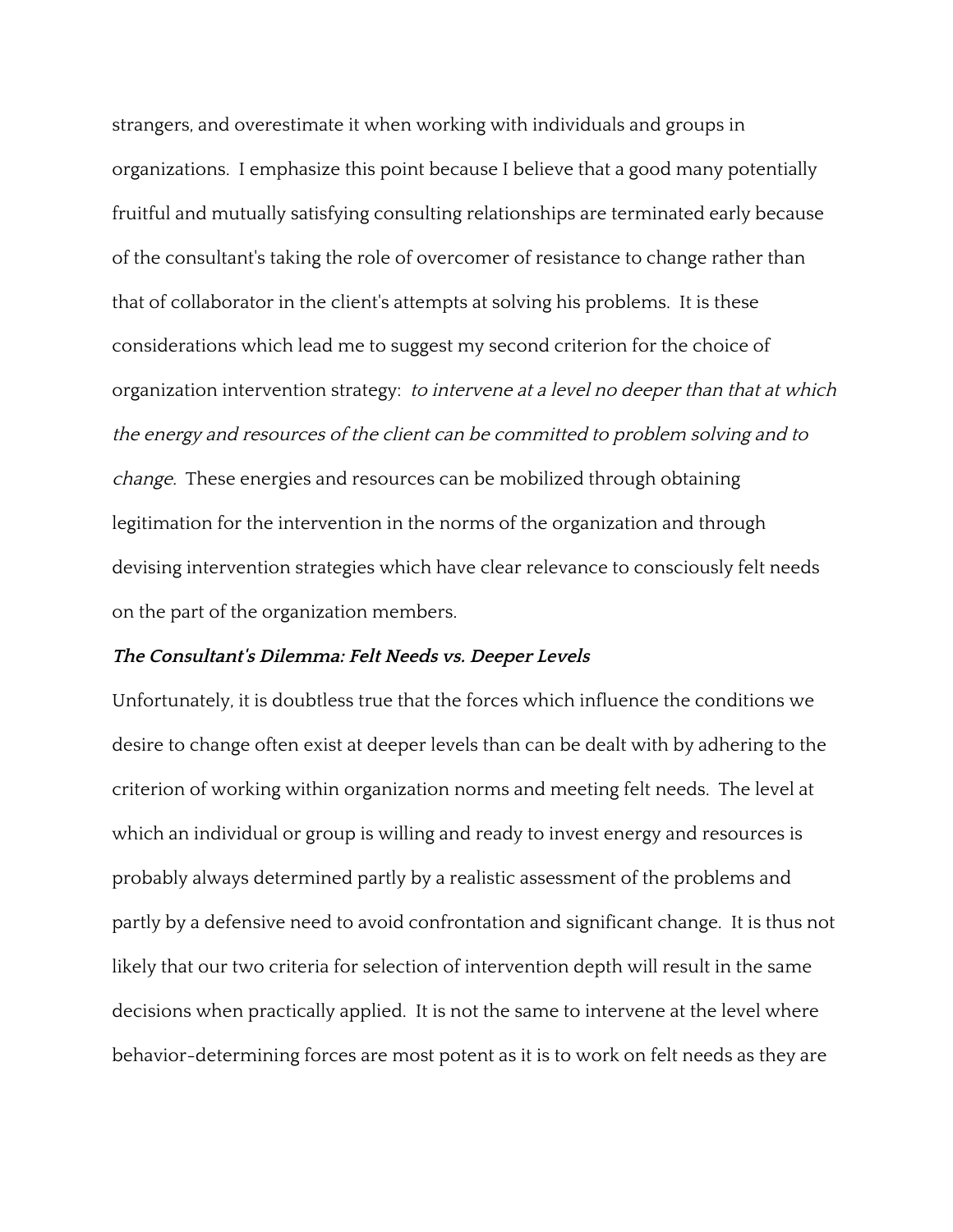articulated by the client. This, it seems to me, is the consultant's dilemma. It always has been. We are continually faced with the choice between leading the client into areas which are threatening, unfamiliar, and dependency-provoking for him (and where our own expertise shows up to best advantage) or, on the other hand, being guided by the client's own understanding of his problems and his willingness to invest resources in particular kinds of relatively familiar and non-threatening strategies. When time permits, this dilemma is ideally dealt with by intervening first at a level where there is good support from the norms, power structure, and felt needs of organizational members. The consultant can then, over a period of time, develop trust, sophistication, and support within the organization to explore deeper levels at which particularly important forces may be operating. This would probably be agreed to, at least in principle, by most organizational consultants. The point at which I feel I differ from a significant number of workers in this field is that I would advocate that interventions should always be limited to the depth of the client's felt needs and readiness to legitimize intervention. I believe we should always avoid moving deeper at a pace which outstrips a client system's willingness to subject itself to exposure, dependency, and threat. What I am saying is that if the dominant response of organization members indicates that an intervention violates system norms regarding exposure, privacy, and confrontation, then one has intervened too deeply and should pull back to a level at which organization members are more ready to invest their own energy in the change process. This point of view is thus in opposition to that which sees negative reactions primarily as indications of resistances which are to be brought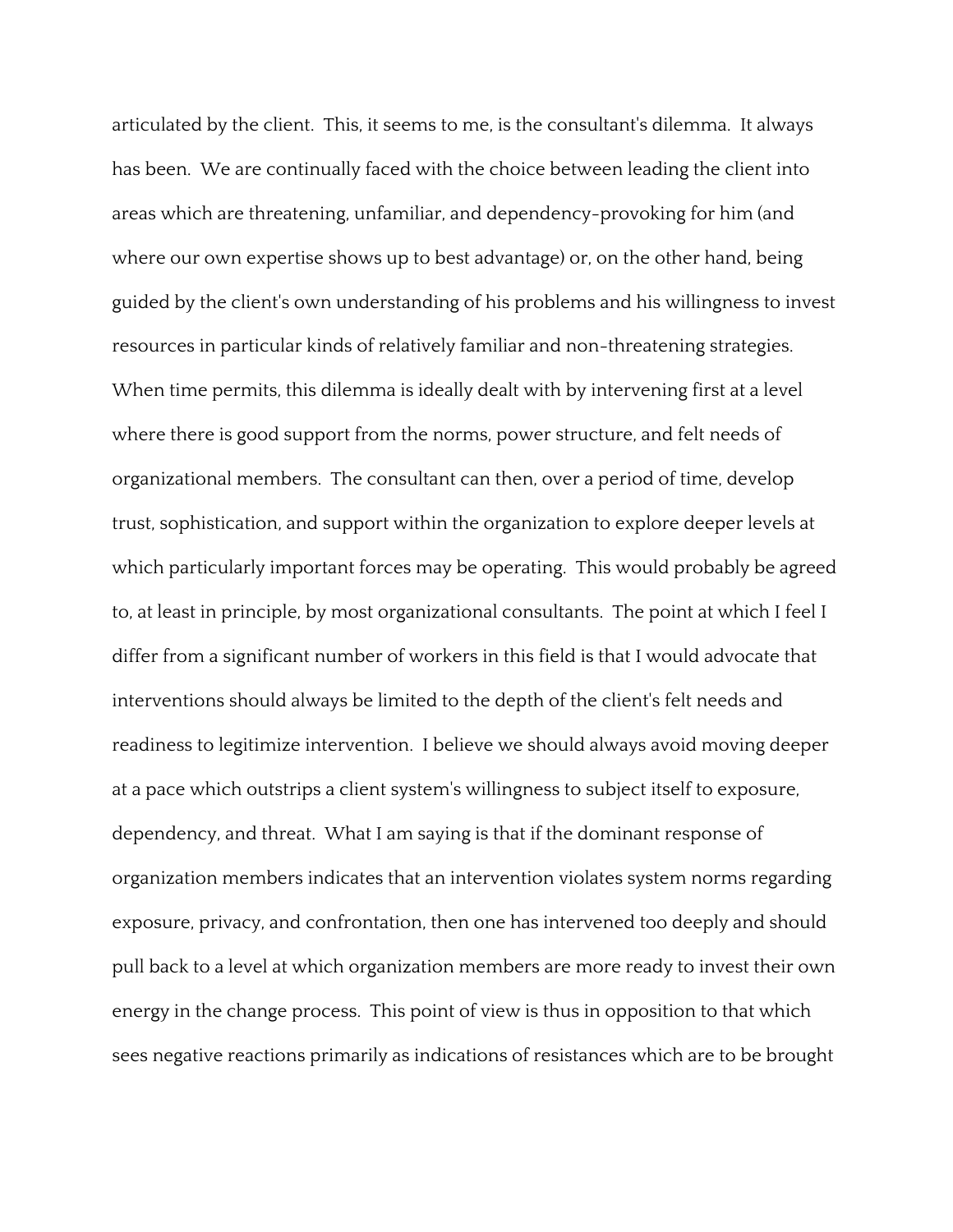out into the open, confronted, and worked through as a central part of the intervention process. I believe that behavioral scientists acting as organizational consultants have tended to place overmuch emphasis on the overcoming of resistance to change and have under-emphasized the importance of enlisting in the service of change the energies and resources which the client can consciously direct and willingly devote to problem solving.

What is advocated here is that we in general accept the client's felt needs or the problems he presents as real and that we work on them at a level at which he can serve as a competent and willing collaborator. This position is in opposition to one which sees the presenting problem as more or less a smoke screen or barrier. I am not advocating this point of view because I value the right to privacy of organization members more highly than I value their growth and development or the solution of organizational problems. (This is an issue which concerns me, but it is enormously more complex than the ones with which I am dealing in this paper.) Rather, I place first priority on collaboration with the client, because I do not think we are frequently successful consultants without it.

In my own practice I have observed that the change in client response is frequently quite striking when I move from a resistance-oriented approach to an acceptance of the client's norms and definitions of his own needs. With quite a few organizational clients in the United States, the line of legitimacy seems to lie somewhere between interventions at the instrumental level and those focused on interpersonal relationships. Members who exhibit hostility, passivity, and dependence when I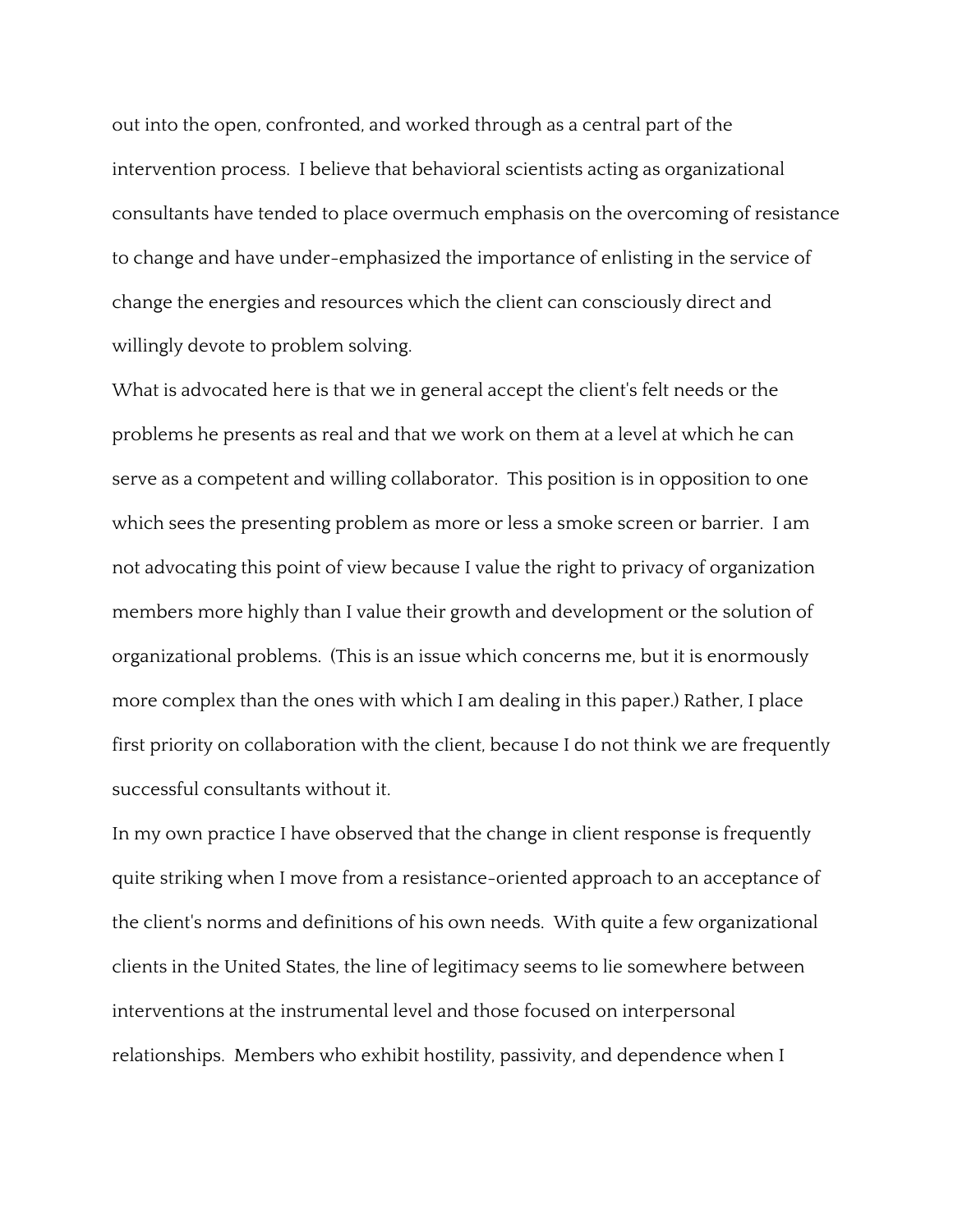initiate intervention at the interpersonal level may become dramatically more active, collaborative, and involved when I shift the focus to the instrumental level. If I intervene directly at the level of interpersonal relationships, I can be sure that at least some members, and often the whole group, will react with anxiety, passive resistance, and low or negative commitment to the change process. Furthermore, they express their resistance in terms of norms and values regarding the appropriateness or legitimacy of dealing at this level. They say things like, "It isn't right to force people's feelings about one another out into the open"; "I don't see what this has to do with improving organizational effectiveness"; "People are being encouraged to say things which are better left unsaid."

If I then switch to a strategy which focuses on decision making, delegation of authority, information exchange, and other instrumental questions, these complaints about illegitimacy and the inappropriateness of the intervention are usually sharply reduced. This does not mean that the clients are necessarily comfortable or free from anxiety in the discussions, nor does it mean that strong feelings may not be expressed about one another's behavior. What is different is that the clients are more likely to work with instead of against me, to feel and express some sense of ownership in the change process, and to see many more possibilities for carrying it on among themselves in the absence of the consultant.

What I have found is that when I am resistance-oriented in my approach to the client, I am apt to feel rather uncomfortable in "letting sleeping dogs lie." When, on the other hand, I orient myself to the client's own assessment of his needs, I am uncomfortable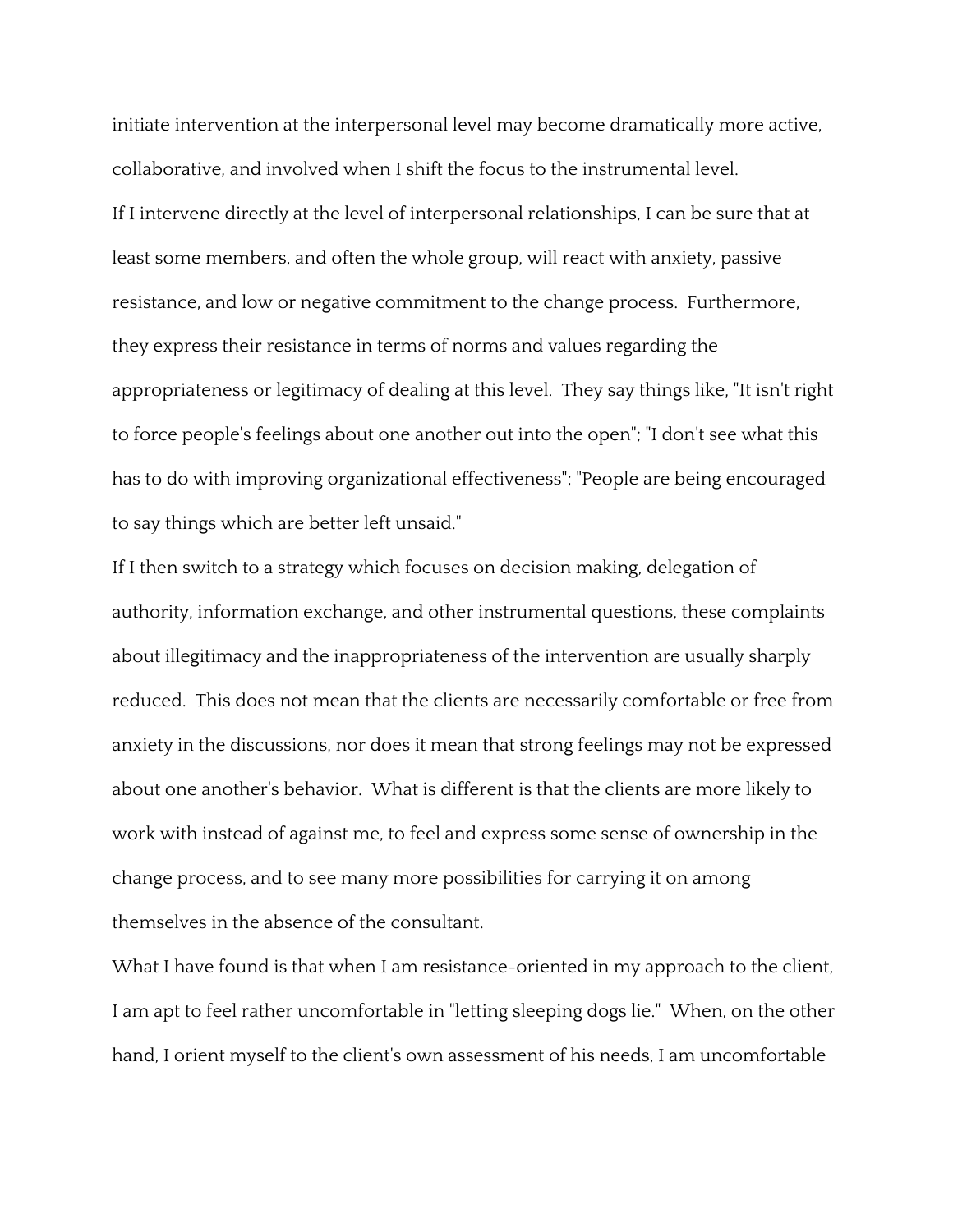when I feel I am leading or pushing the client to operate very far outside the shared norms of the organization. I have tried to indicate why I believe the latter orientation is more appropriate. I realize of course that many highly sophisticated and talented practitioners will not agree with me.

In summary, I have tried to show in this paper that the dimension of depth should be central to the conceptualization of intervention strategies. I have presented what I believe are the major consequences of intervening at greater or lesser depths, and from these consequences I have suggested two criteria for choosing the appropriate depth of intervention: first, to intervene at a level no deeper than that required to produce enduring solutions to the problems at hand; and second, to intervene at a level no deeper than that at which the energy and resources of the client can be committed to problem solving and to change.

I have analyzed the tendency for increases in individual autonomy in organizations to push the appropriate level of intervention deeper when the first criterion is followed. Opposed to this is the countervailing influence of the second criterion to work closer to the surface in order to enlist the energy and support of organization members in the change process. Arguments have been presented for resolving this dilemma in favor of the second, more conservative, criterion.

The dilemma remains, of course; the continuing tension under which the change agent works is between the desire to lead and push, or to collaborate and follow. The middle ground is never very stable, and I suspect we show our values and preferences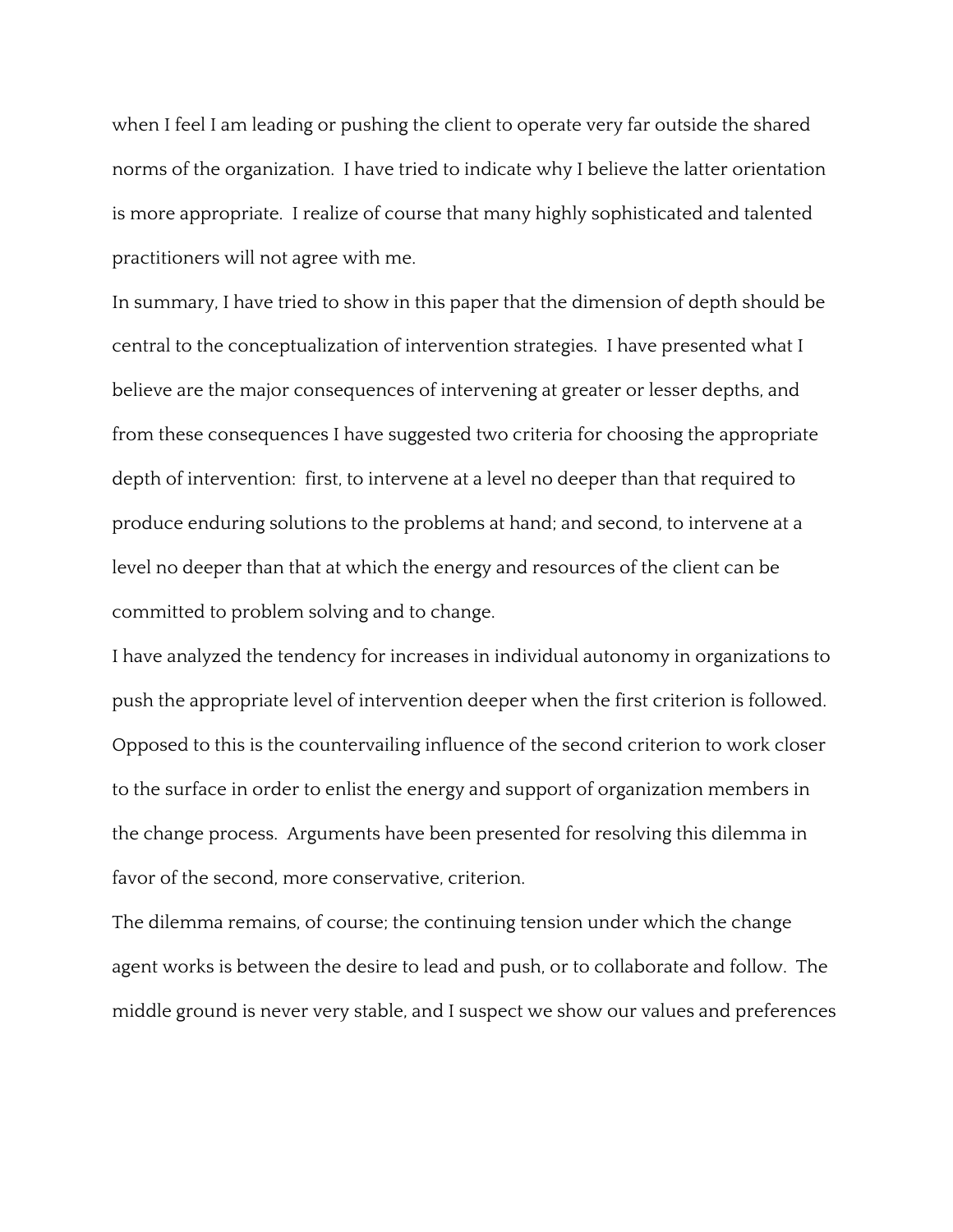by which criterion we choose to maximize when we are under the stress of difficult and ambiguous client-consultant relationships.

## **Afterthoughts on "Choosing the Depth of Organizational Intervention"**

I have recently (1991) revisited the model put forward in this paper, some twenty-four years earlier, and have found it surprisingly viable and relevant. The issues are different, of course. We have become much more sophisticated about managing the level of stress and personal confrontation in team development sessions. Our clients have become more clear about what they want from us and what they will and won't tolerate.

Most recently, however, I have seen the practice of Organization Transformation (OT) and "culture change" as raising once again the issues addressed in this paper. The ideals of empowerment, openness, trust, and concern for people are as important to me as they ever were—more, because of my conviction that they are keys to ending our destructiveness as inhabitants of this Planet. However, when we seek to lead our clients into areas that they have defined as personal and irrelevant to business, we can expect a great deal of resistance, and just plain incomprehension. Whatever the intrinsic worth of our current passions, if we cannot establish a clear link between what we do and the business purposes of our clients, we are in for lot of foot dragging—and ultimate failure. In that regard, the *caveats* in this paper are as relevant and timely as they ever were. Since the paper was published, however, a great deal of ingenuity has been applied to create organization development technologies that combine both moderate depth and relevance to business issues. My own Role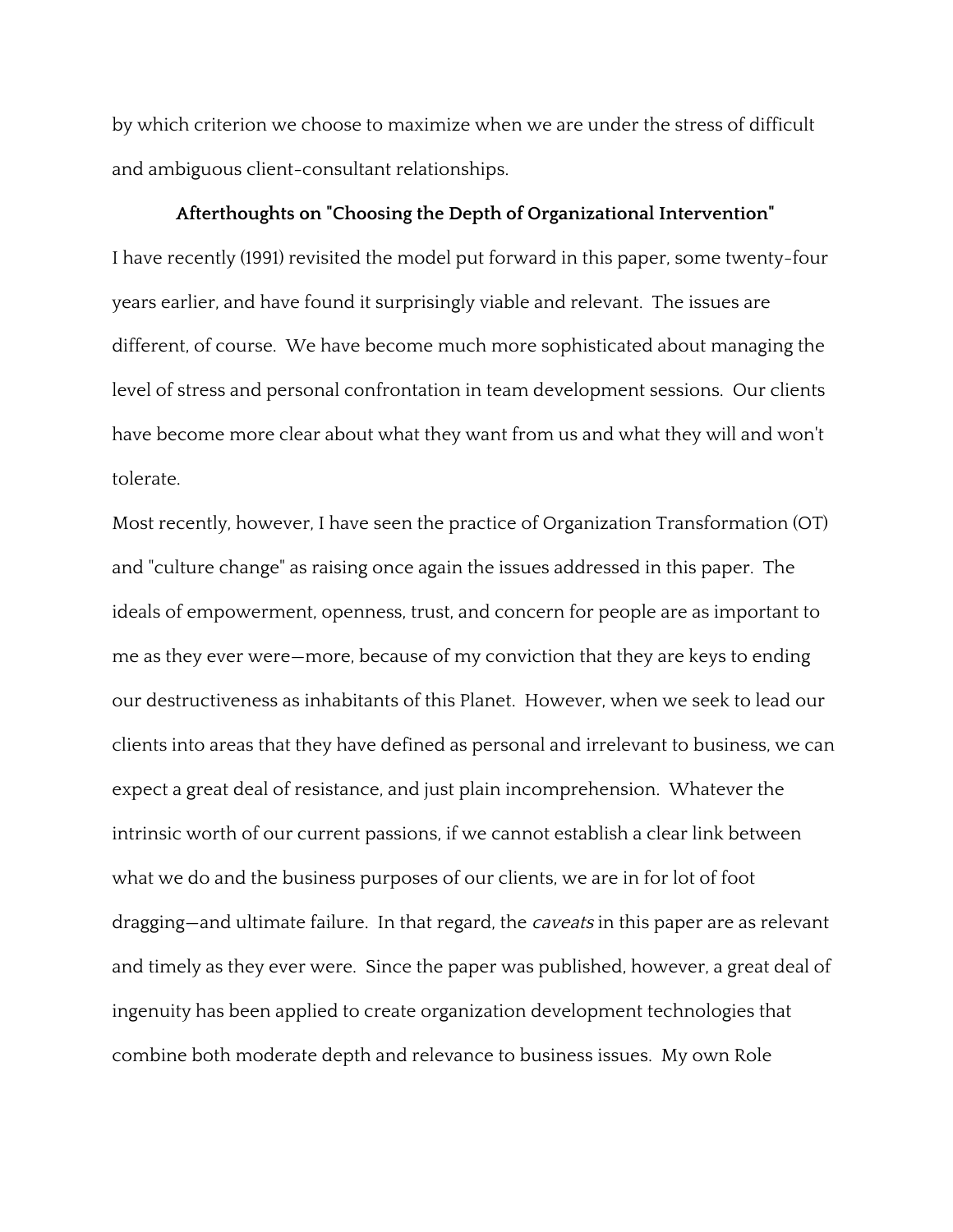Negotiation (in this volume) was an early step in that direction. Lately, Future Search (Weisbord, 1993), Appreciative Inquiry (Cooperrider, 1990), and other "whole systems" approaches to organization diagnosis and the planning of change (Spencer, 1989) are examples of work that meets my criteria for appropriate depth and business relevance. Figure 2.1., below, shows a scale of intervention depth, together with typical interventions at each level.

Figure 2.1. Interventions Typical of Different Levels of Intervention

There is a larger sense in which the issues raised in this early paper are especially relevant now in working with organizations. Much of the change which is taking place in organizations today violates the basic principles underlying this paper: "First, do no harm!" and, "Intervene no more deeply than is necessary to create the desired business results!" For example, massive reorganizations and reductions in force are undertaken with little thought to the cost to the fabric of connections, relationships, values and ways of working together which will be affected. What is going on today in organizations is similar to the huge urban redevelopment projects which were undertaken in the US and Britain during the twenty years or so following World War II. In the cause of providing the most people with the most affordable housing, poor and rundown, but established neighborhoods were razed and replaced by huge apartment buildings. Along with the old housing, the neighborhood cultures with their values, norms and human connections were destroyed, and in their place grew crime, drugs, anomie and despair. When we destroy the fabric that binds and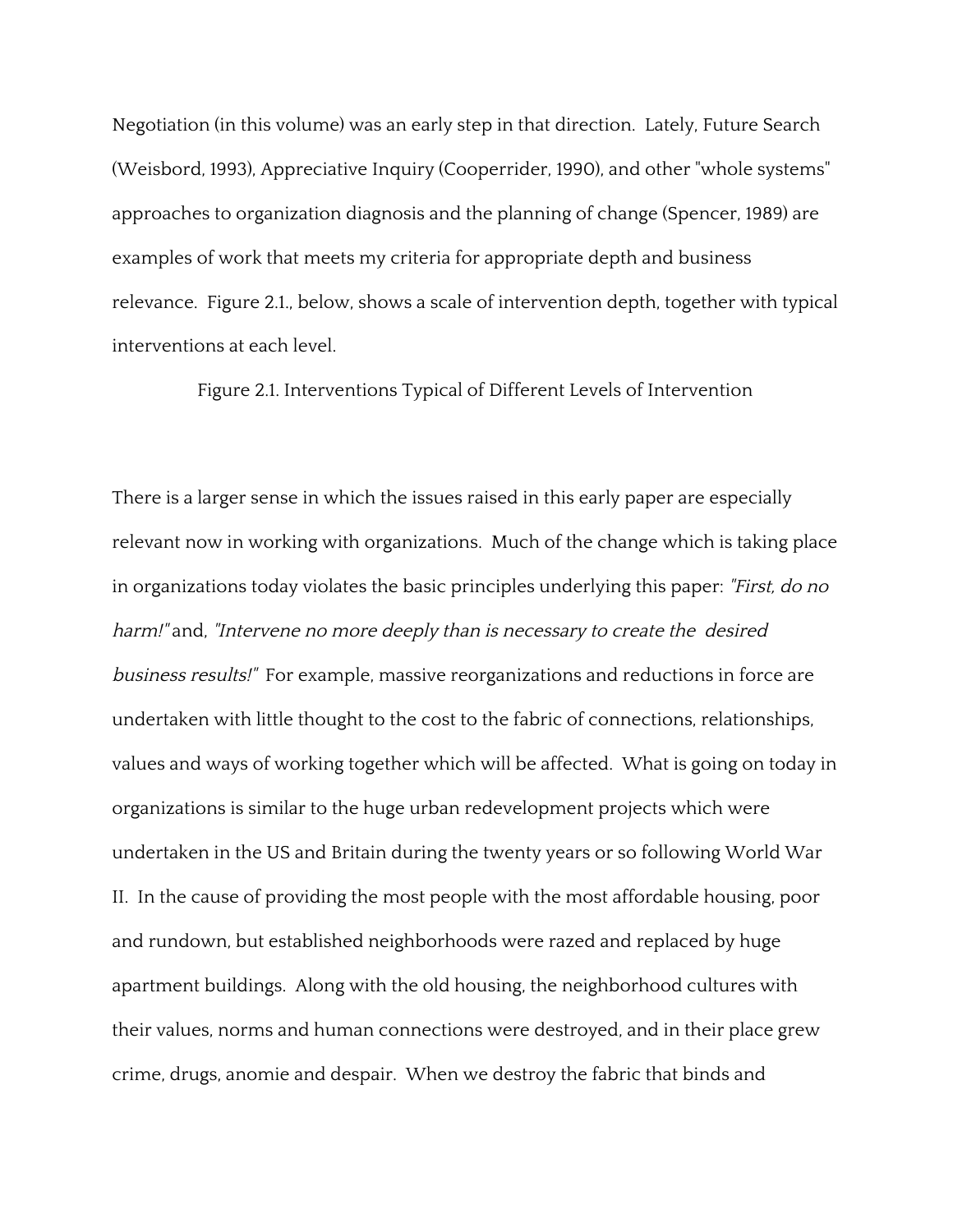connects people with one another, whether in neighborhoods or in organizations, we banish caring, loyalty, common purpose, compassion and human love from their lives. In their places grow selfishness, exploitation, intergroup strife, resentment and anger. We are seeing just these results in organizations which have gone through massive reorganizations, and wave after wave of downsizing.

I would be the last to argue that traditional organization cultures do not need to change, having devoted the better part of more than thirty-five years as a consultant to changing them in one way or another. Evolution of values, styles and ways of working based on the willing interest of organization members in doing things better, faster or more economically can be a positive change, building the new on the best of the past. More often, in the quest for immediate improvement in financial measures, organizations are destroying their cultures, not improving them. The executives who implement the changes are perhaps to be forgiven, for they often do not know the destruction they are wreaking on the unseen fabric of their organizations. Rebuilding that fabric will be far more costly than it would be to change it from within, working

In my recent work on organization learning and the healing of organizations (Harrison, 1992) and "Steps Towards the Learning Organization," in this volume, I have looked at some other contemporary issues in working life to which the basic principles in this paper apply. Chief among these is the bias for action which is so prevalent in business organizations, particularly in the US. As we enter the new millennium, we live in such a complex and closely coupled world that the actions we take have rapid and

with the interests, values and ideals of the organization members.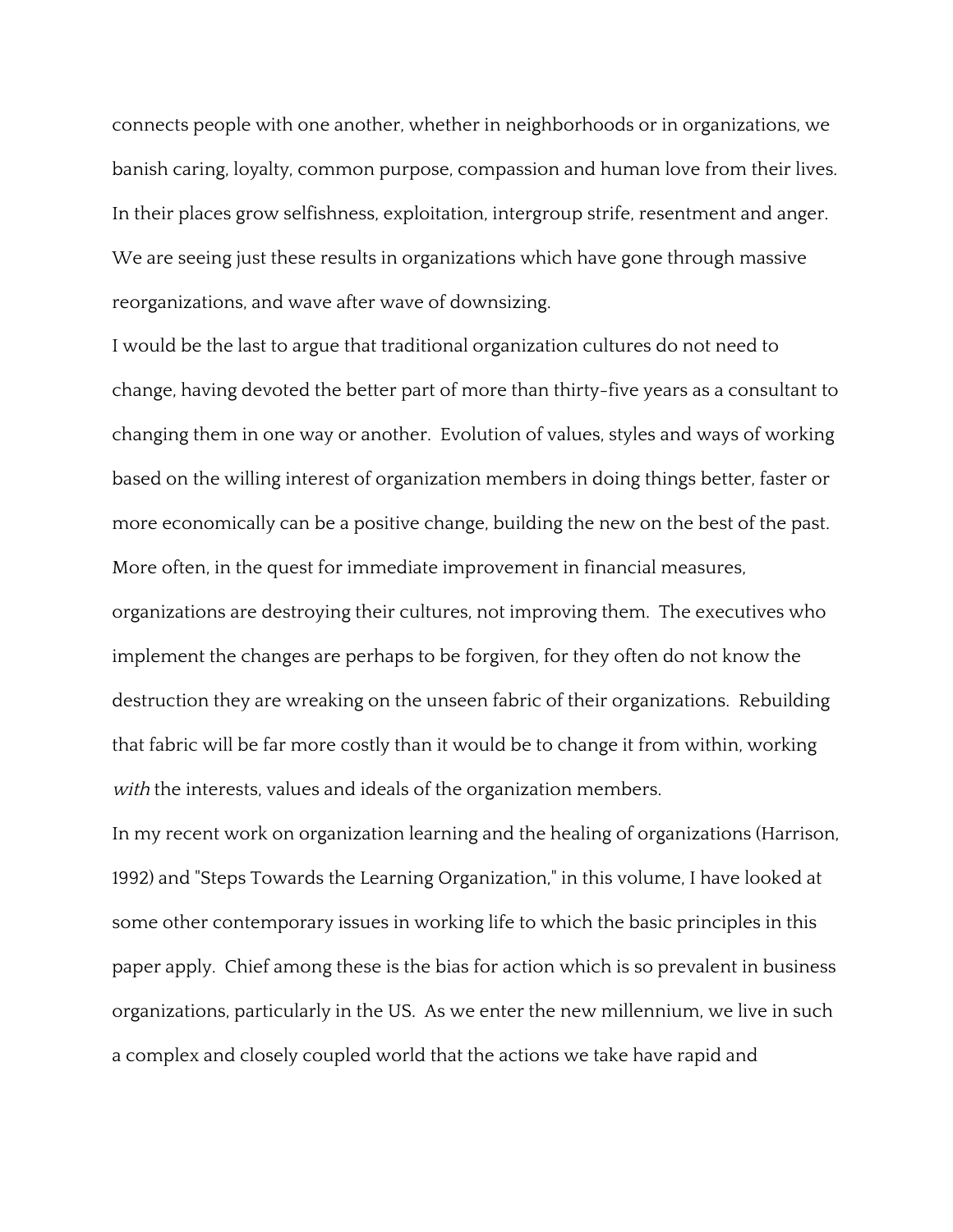unlooked for consequences at points far distant in time and space from the where the action is taken (Perrow, 1984b). The orientation to problem solving, action and control that are so typical of American leaders and managers have served us well in the past, but they are now a liability. Actions taken in haste to solve problems immediately at the point where the symptoms are observed lead to unintended consequences and additional problems. Jumping on the new problems with quick solutions creates more unintended consequences and more problems, and we find ourselves running faster and faster just to stay even (see (Senge, 1990) for a discussion of the system dynamics underlying these observations).

I believe there are alternatives to the infinite regress of hasty action, leading to ever greater imbalance in the systems we live and work in (Harrison, 1992). They are to be found in a gentler, more reflective approach to organization management, change, and problem solving. Figure 2.2. presents an outline of the approach, which begins with a balanced orientation between the basic values of the Support and Achievement cultures (see "Organization Culture and Quality of Service" in this volume. This means an approach which values *both* purpose and achievement, on the one hand, and caring, connection and appreciation, on the other. It means seeing the organization not only in instrumental terms, as a machine for material production, but also as an organism, with consciousness, with purposes and a life of its own, and with the capacity to grow, develop and heal itself.

Figure 2.2. Intervening in Ways that Preserve the Balance and Integrity of the Organization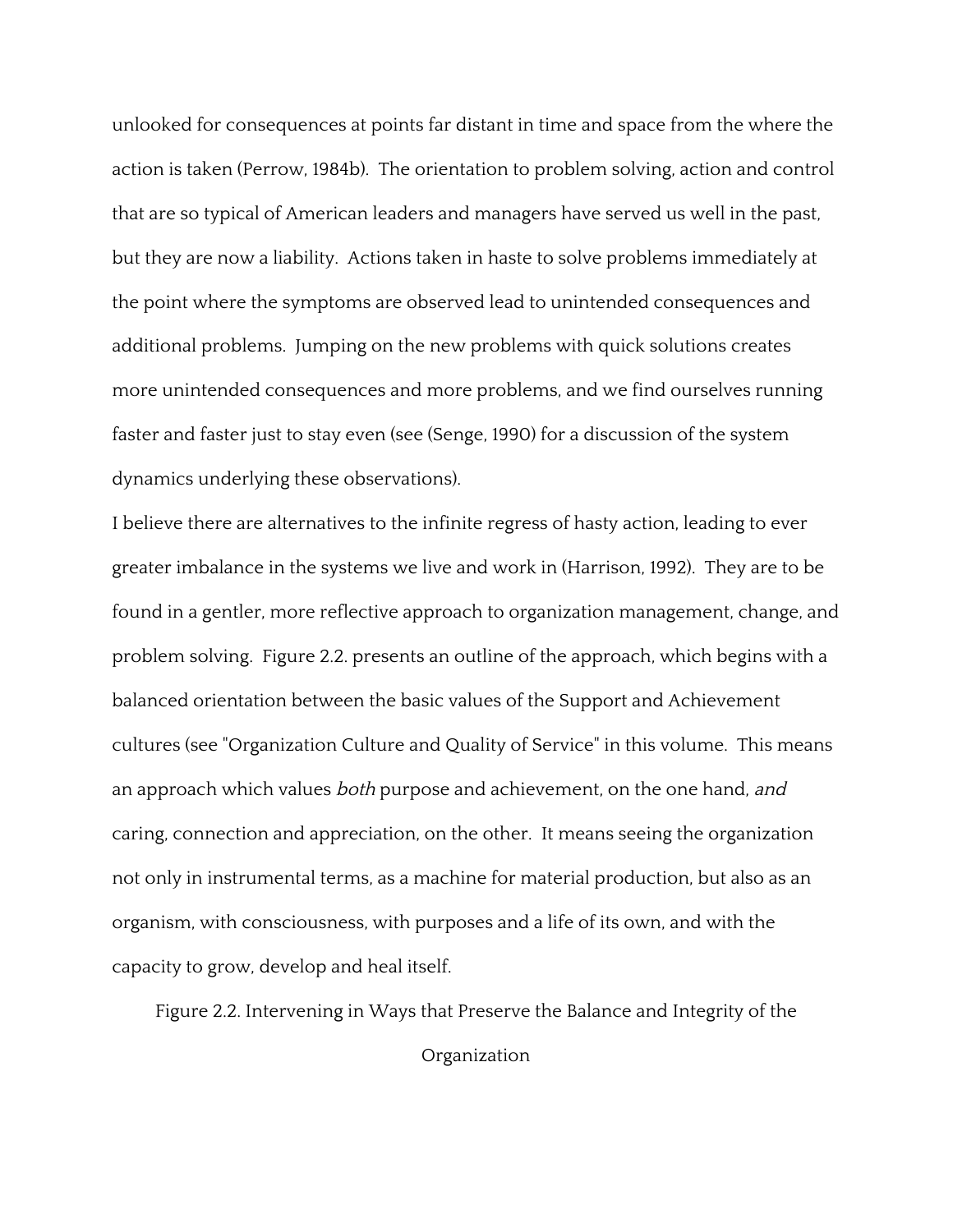It means seeing ourselves as healers, rather than change agents, and it means working with the forces in the organization, even, or especially, those that are in resistance to change. It means respecting the organization's culture, and finding within the current culture the seeds of its forward evolution. It means intervening delicately and non invasively so as to preserve the capacity of the organization to perform as it changes. In order to work with an organization in this way, a much deeper understanding of its dynamics are required than organization members and leaders normally possess. In a real sense, organization diagnosis is itself the intervention of choice when dealing with complex, closely coupled systems where hasty and ill considered actions create powerful waves of unintended consequences. What is needed is for the organization to study and appreciate itself through deep reflection, involving all parts of the organization, because no group of leaders can know enough without input from the whole. Future Search (Weisbord, 1993), Technologies of Participation (Spencer, 1989), Appreciative Inquiry (Cooperrider, 1990) and Dialogue (Briggs and Bohm, 1993) are all methods that have been developed in recent years to enable organizations to gain the deeper self knowledge that they now need to heal themselves.

Thus, in my recent thinking, the principle of intervening no more deeply than we need to achieve the desired results has metamorphosed into the idea of intervening in the least invasive ways we can find, so as to cause the least shock and damage to the organism. Paradoxically, that principle now means applying *deep* diagnosis, reflection and appreciation, in advance of action. What is still the same is my sense of the